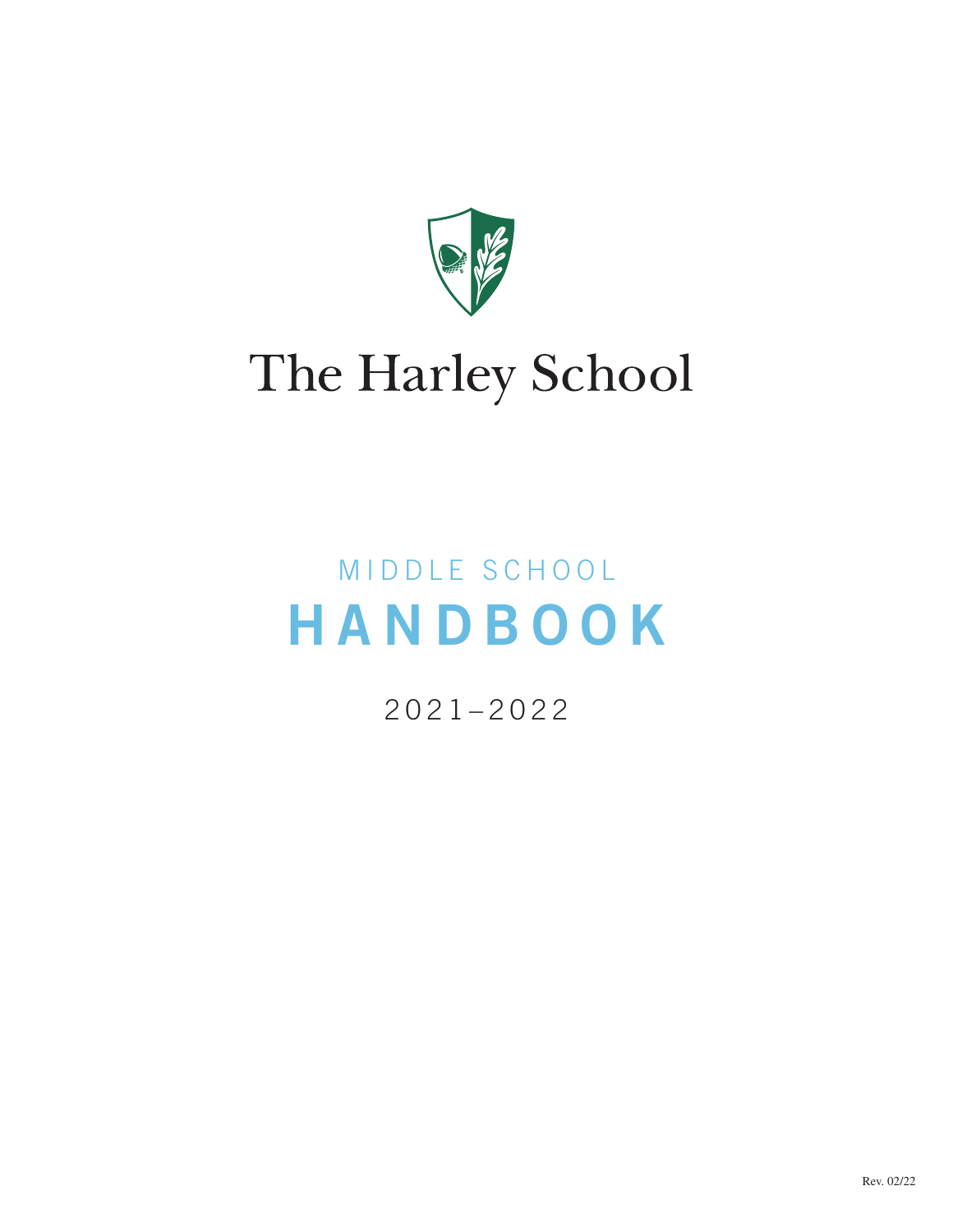# Welcome from the Head of Middle School

Dear Middle School students and parents/guardians,

After a lengthy hiatus—another gift of the COVID pandemic—we are pleased to publish this updated Middle School Handbook. Here students and parents will find a great deal of information about our wonderful Middle School Community, from expectations for behavior to important school traditions to school safety.

Parents, thank you for entrusting your children to The Harley School and the Middle School team; it is a privilege to work with them. Students, we look forward to working with you and welcome the positive contributions that you make to The Harley School community and the Middle School.

Best Regards,

Lydia Okutoro-Seck (Mrs. O) Head of Middle School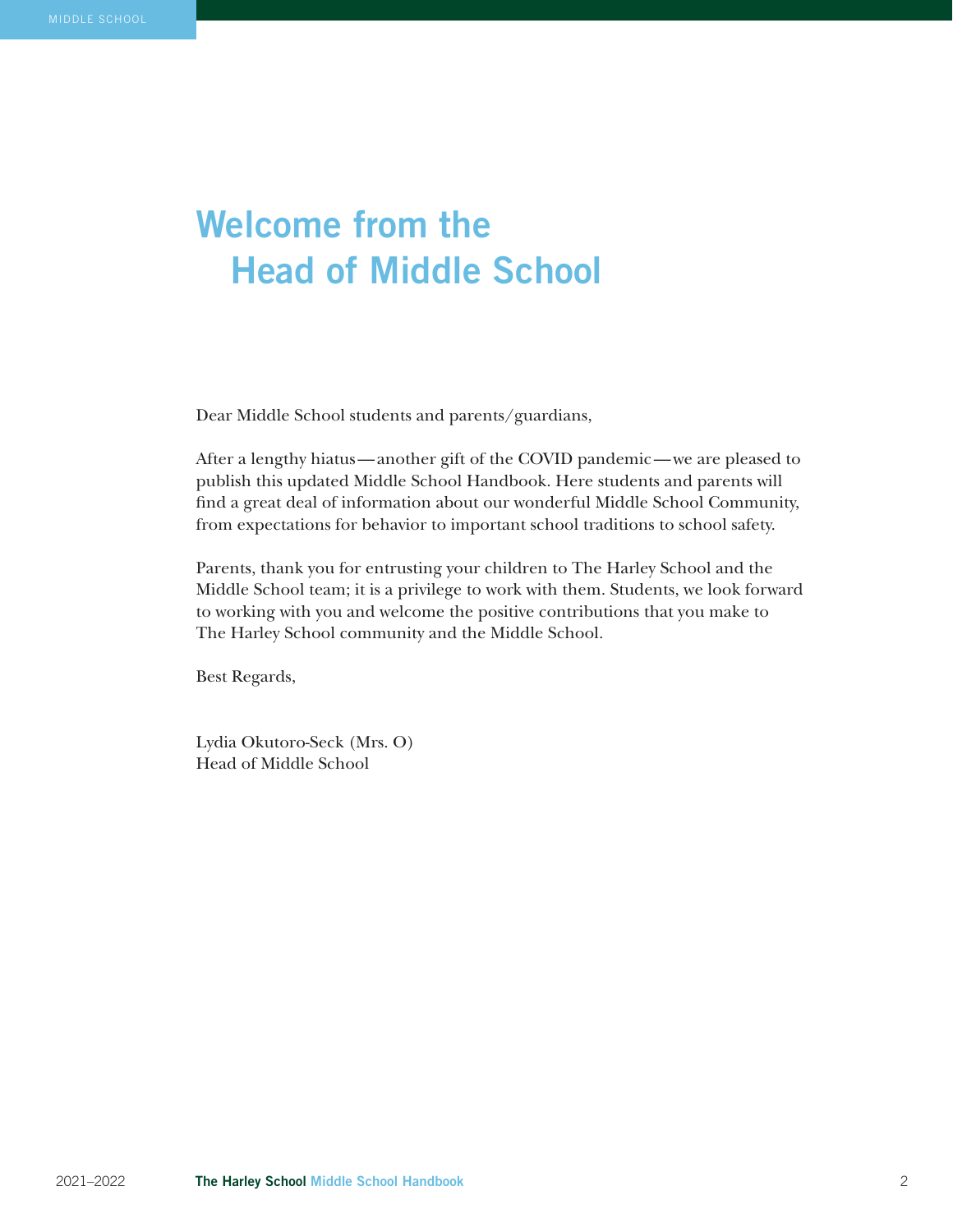# Table of Contents

| <b>General Information</b> |  |
|----------------------------|--|
|                            |  |

| <b>Mission Statement</b>                           | 6  |
|----------------------------------------------------|----|
| <b>Student Rights and Responsibilities</b>         | 7  |
| <b>School Motto</b>                                | 7  |
| Comitment to Diversity                             | 8  |
| <b>Community Expectations for Students</b>         | 8  |
| <b>The Middle School Team</b>                      | 9  |
| Middle School Head                                 | 9  |
| Middle School Administrative Assistant & Registrar | 9  |
| Academic Teams                                     | 9  |
| Middle School Advisors                             | 10 |
| <b>Academics</b>                                   | 11 |
| Academic Integrity                                 | 11 |
| Academic Expectations and Learning Accommodations  | 11 |
| Exams, Quizzes, and Tests                          | 12 |
| Homework Assignments                               | 12 |
| Academic Status Indicators                         | 12 |
| <b>Academic Probation Guidelines</b>               | 13 |
| Supplemental Support Program (SSP)                 | 14 |
| <b>Grades in Middle School</b>                     | 14 |
| General Information                                | 14 |
| Grades 5 and 6 Reporting                           | 15 |
| Grades 7 and 8 Reporting                           | 15 |
| <b>Report Cards</b>                                | 16 |
| <b>The Advisors Program</b>                        | 17 |
| <b>Attendance and Communication</b>                | 17 |
| Attendance                                         | 17 |
| <b>Prearranged Absences</b>                        | 17 |
| Signing In and Out                                 | 18 |
| Messages and Phone Calls                           | 18 |
| Texting and Use of Cell Phones                     | 18 |
| <b>Tablets and Other Devices</b>                   | 19 |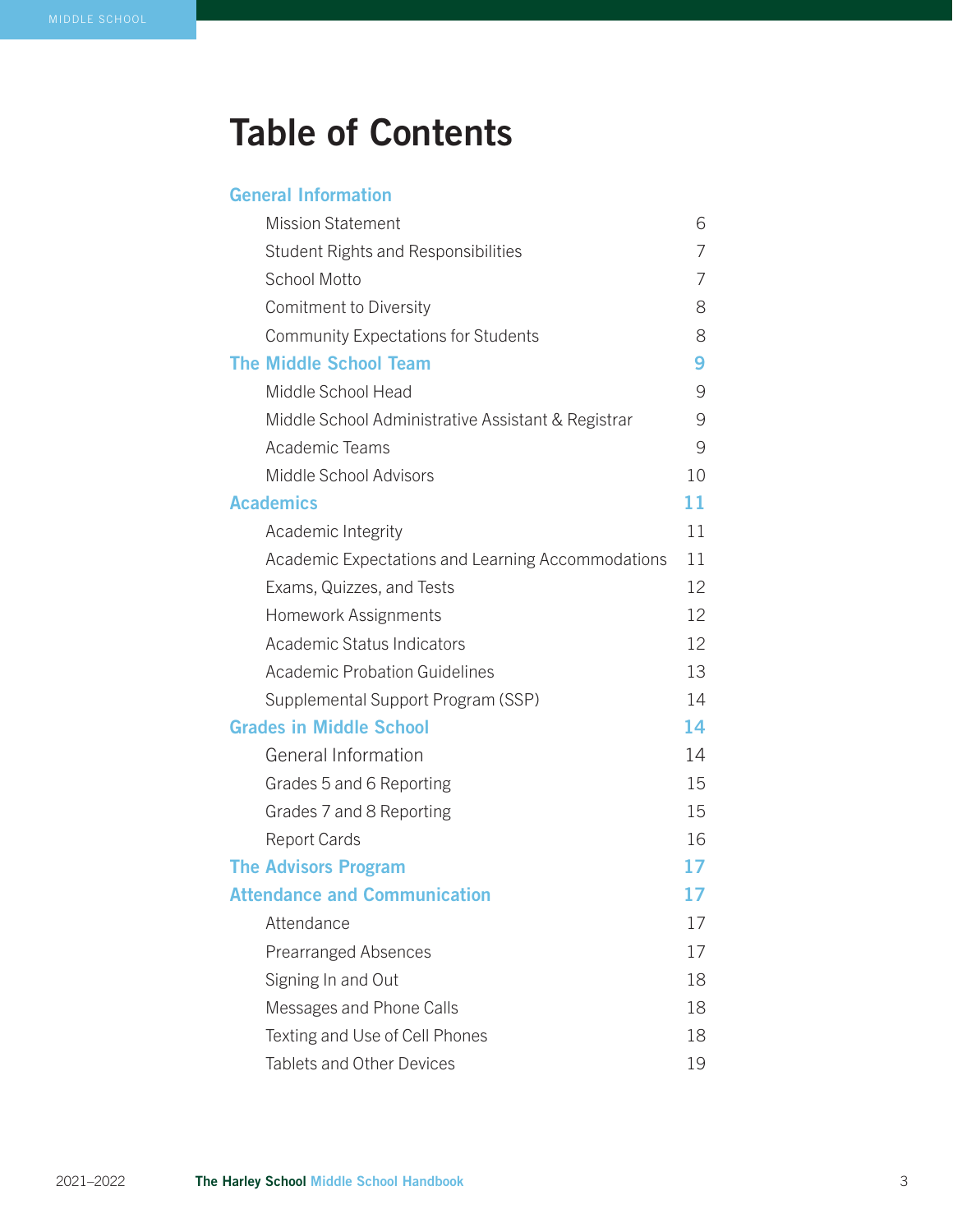| <b>Behavior and Discipline</b>                       | 19 |
|------------------------------------------------------|----|
| <b>General Information</b>                           | 19 |
| Approach to Problem Resolution                       | 19 |
| <b>Discrimination and Harassment</b>                 | 20 |
| Non-Discrimination Policy                            | 20 |
| Non-Harassment Policy                                | 20 |
| Guidelines to Dealing wiht Harrassment or Bullying   | 21 |
| <b>General Information</b>                           | 21 |
| Afterschool Programs                                 | 21 |
| <b>Arrival and Dismissal</b>                         | 21 |
| Assemblies                                           | 22 |
| <b>Athletics</b>                                     | 22 |
| Awards and Scholarships                              | 22 |
| Blast!                                               | 22 |
| Coffeehouse                                          | 22 |
| Dances                                               | 23 |
| Day Sheet                                            | 23 |
| Discovery Block                                      | 23 |
| Displays of Affection                                | 23 |
| Dress Code                                           | 24 |
| Drop-off/Pickup Guidelines                           | 24 |
| <b>Emergency Evacuation Location</b>                 | 24 |
| Field Trips and Outdoor Education                    | 24 |
| Forms                                                | 25 |
| <b>Information Changes</b>                           | 25 |
| Lockers                                              | 25 |
| Lost and Found                                       | 25 |
| Lunch and Recess                                     | 25 |
| Middle School News                                   | 26 |
| Nurse's Office                                       | 26 |
| <b>Parent Council</b>                                | 26 |
| Parent Night                                         | 26 |
| Parent-Teacher Conferences                           | 26 |
| Parent Night                                         | 26 |
| Physical Exams, Immunizations, Medications, Injuries | 26 |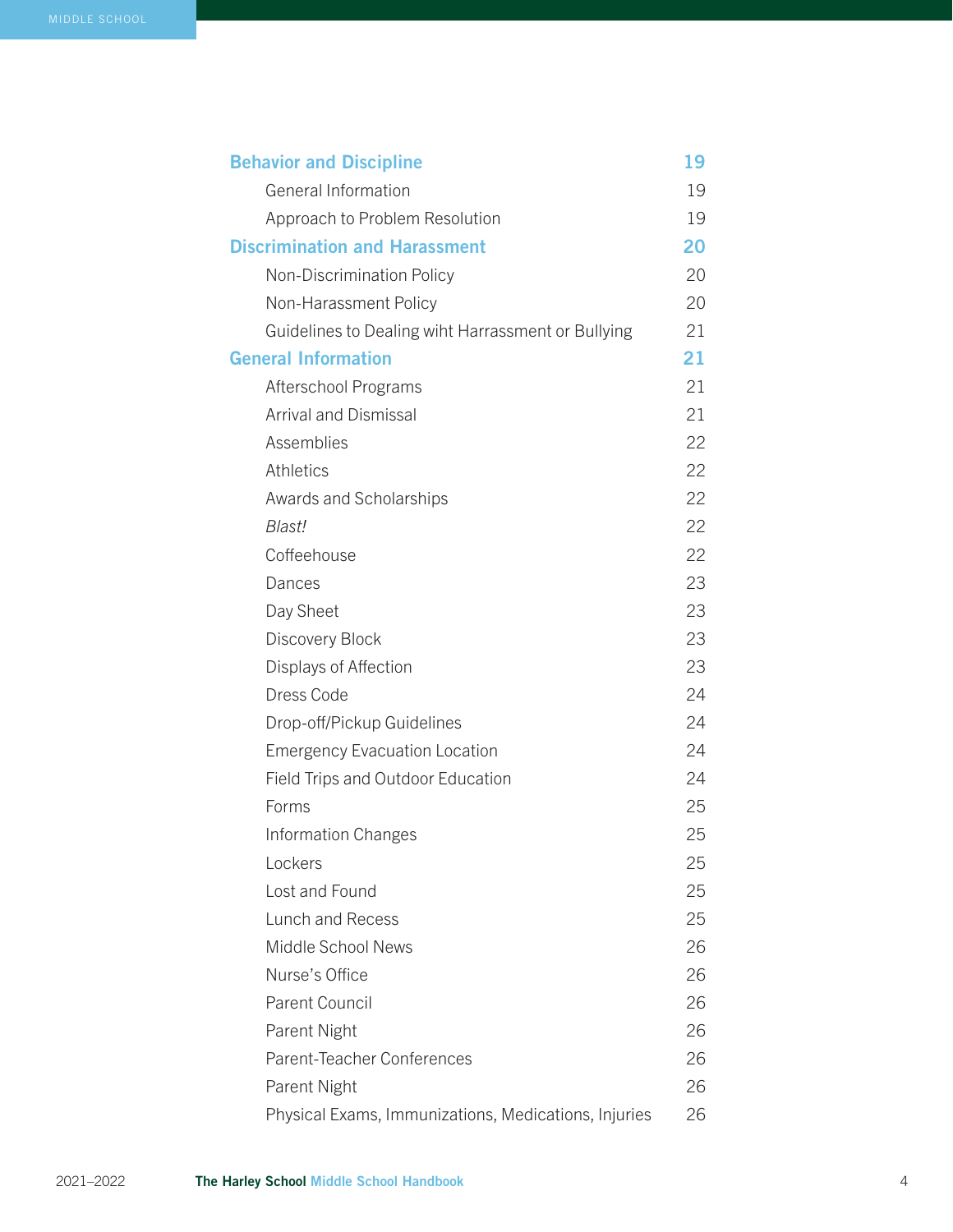| Planners and Organization              | 27 |
|----------------------------------------|----|
| Publications                           | 27 |
| Recycling                              | 27 |
| Safety Drills                          | 27 |
| <b>School Closings</b>                 | 27 |
| Schoology                              | 27 |
| Service Learning                       | 28 |
| <b>Standardized Tests</b>              | 28 |
| Study Hall                             | 28 |
| <b>Summer Reading</b>                  | 28 |
| Supplies                               | 29 |
| <b>Supporting Harley</b>               | 29 |
| <b>Theatrical Productions</b>          | 29 |
| Transportation                         | 29 |
| Visitors                               | 29 |
| <b>Ground Rules</b>                    | 30 |
| General Information                    | 30 |
| During the School Day                  | 30 |
| Serious Rules Infractions              | 30 |
| Alcohol, Drugs, and Tobacco            | 30 |
| Property                               | 31 |
| Weapons and Other Unsafe Objects       | 31 |
| <b>Library and Computer Resources</b>  | 31 |
| <b>General Information</b>             | 31 |
| Student Acceptable-Use Policy          | 32 |
| <b>School Traditions and Culture</b>   | 33 |
| School Traditions by month             | 33 |
| Alma Mater                             | 36 |
| Symbols                                | 36 |
| <b>School Colors</b>                   | 36 |
| <b>Class Banners</b>                   | 37 |
| <b>Middle School Faculty and Staff</b> | 38 |
| Administrators and Other Staff         | 39 |
|                                        |    |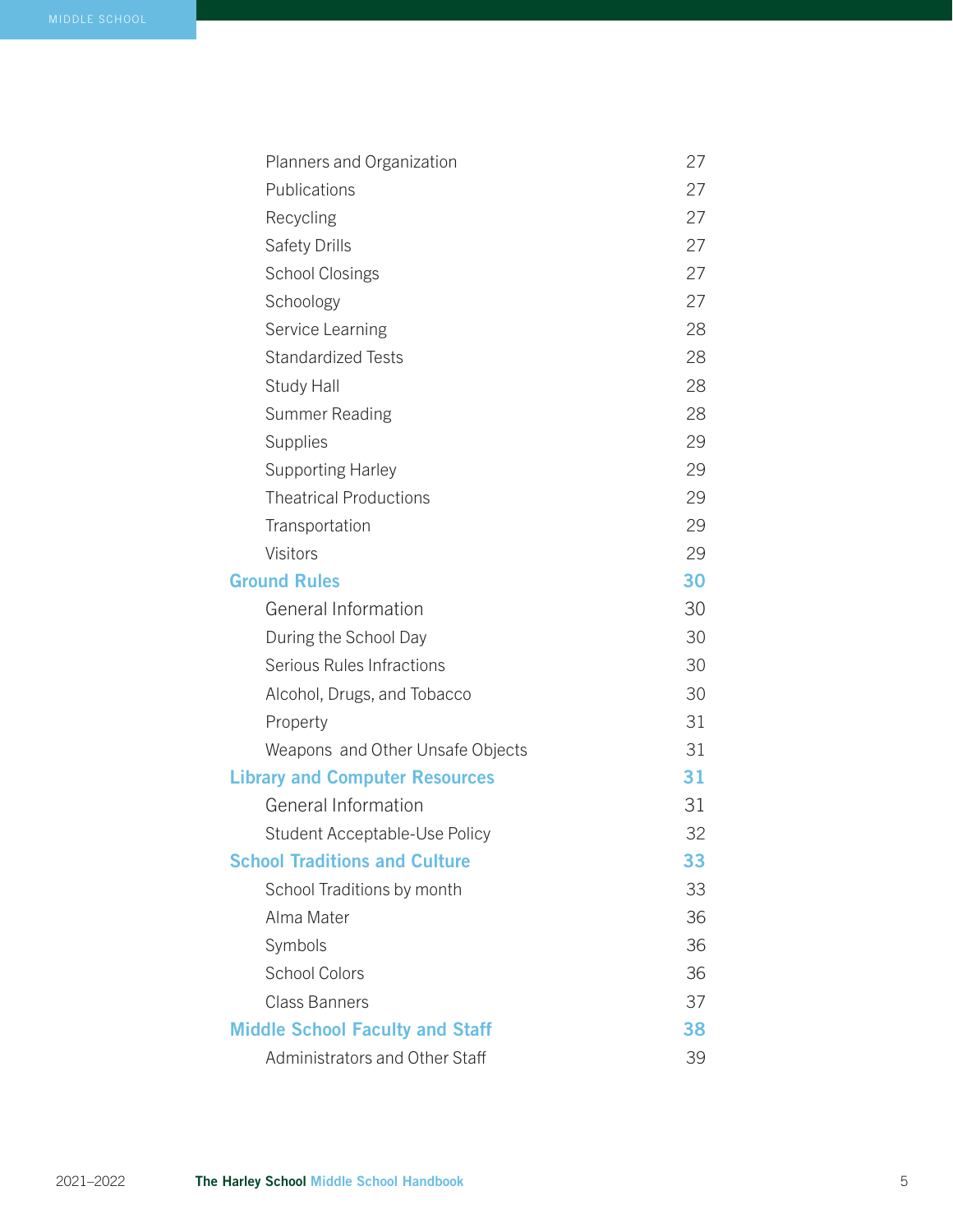# The Harley School Mission

We are a diverse, inclusive school. We provide a balanced education that prepares our students to meet the challenges of tomorrow and lead lives of great purpose.

- 1. We inspire academic excellence.
- 2. We foster joy in learning in both the arts and sciences.
- 3. We promote physical and mental fitness.
- 4. We show how to care for the world and other people.
- 5. We empower our students to become confident, lifelong learners.

*Adopted by the Board of Trustees, May 2015.*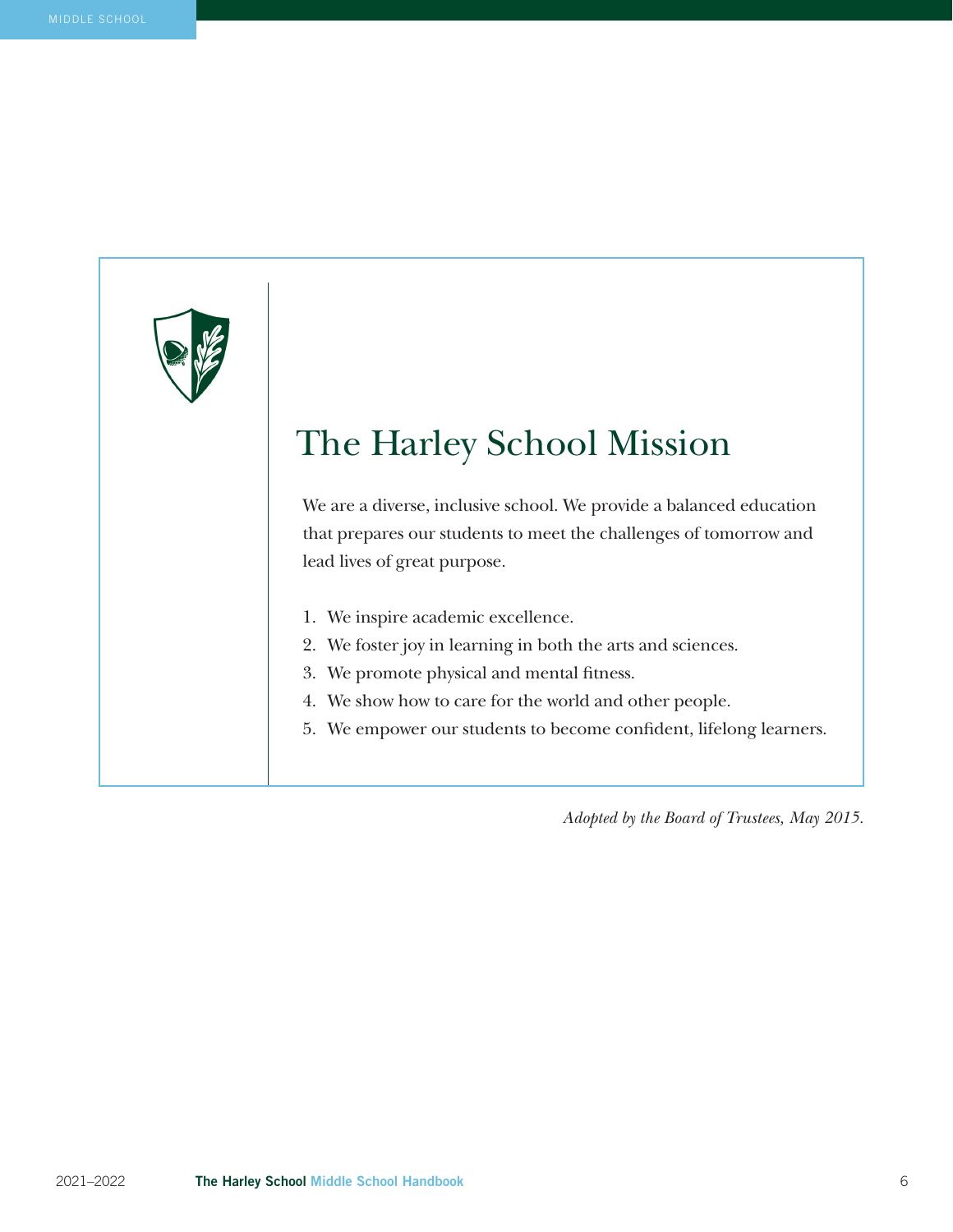# Student Rights and Responsibilities

Acceptance of differences. Respect for others. Self-respect. These are the pillars of a Harley education. The following principles are taught and practiced from Nursery to graduation.

I have the right to have the respect of others. I have the responsibility to respect others.

I have the right to feel safe. I have the responsibility to help others feel safe.

I have the right to an atmosphere that promotes learning. I have a responsibility to promote learning through my preparation and participation.

I have the right to have my property respected. I have the responsibility to respect the property of others.

I have the right to expect the best of others. I have a responsibility to be my personal best.

School Motto "Become What Thou Art."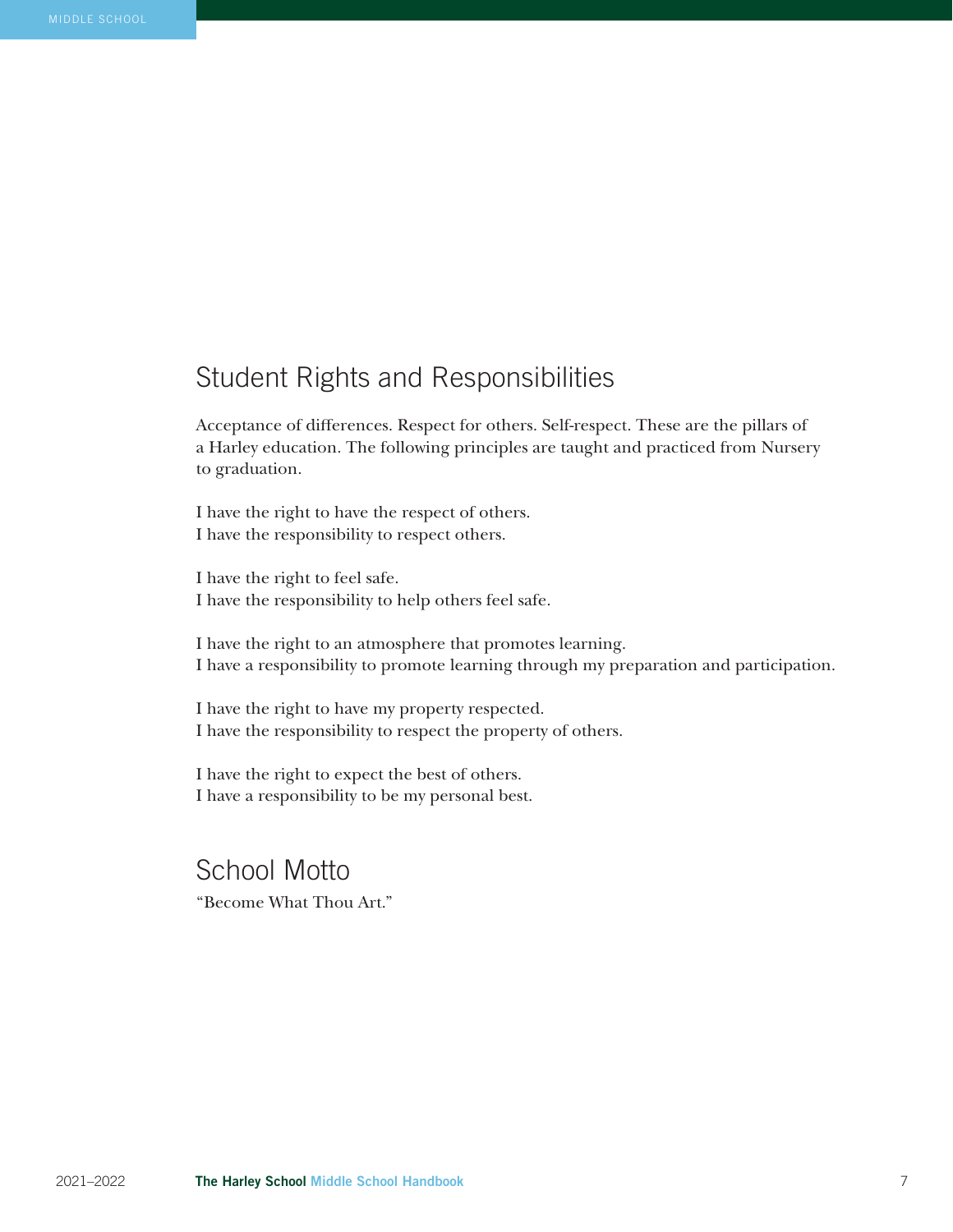## Commitment to Diversity

The Harley School believes diversity enriches all groups and communities and the individuals who are part of them. Diversity of race, ethnicity, geographical origin, religion, gender, gender identity, sexual orientation, familial or economic status, etc., forms the fabric of our society. The Harley School seeks out students, families, and employees who value and contribute to the diversity of our institution and community.

## Community Expectation for Students

The Harley School expects all students to work to their highest capabilities, to join as fully as possible in the opportunities of the School, and to become independent learners and responsible citizens of the community. Our program necessitates that students have strong motivation and abilities in order to succeed in a challenging academic atmosphere.

The Harley faculty aims to support all of our students in becoming progressively independent as learners. From Lower to Middle to Upper School, we prepare Harley graduates to be both intellectually self-reliant and collaborative as problem solvers. We believe these habits of achievement are not inborn, but that they can be mastered with the proper education and support.

We are prepared to offer accommodations for students with specific learning differences who are able to compensate in ways that allow them to meet grade-level or course requirements. We work in close partnership with our families toward these ends. However, Harley does not have the resources available to serve students with learning differences which prevent them from meeting the demanding reading, writing, analytical, and behavioral requirements of our academic program. For this reason, Harley reserves the right to determine whether the needs of the student can be met in our educational program. For more detail regarding accommodations and modifications at each division level, contact the appropriate Division Head.

When student behavior is disrespectful or disruptive, Harley reserves the right to take appropriate disciplinary or educational steps to restore confidence and community in a way that aligns with the Harley School Mission and our community values. When a student is unable to meet the School's academic or behavioral expectations, the School reserves the right to separate from the student.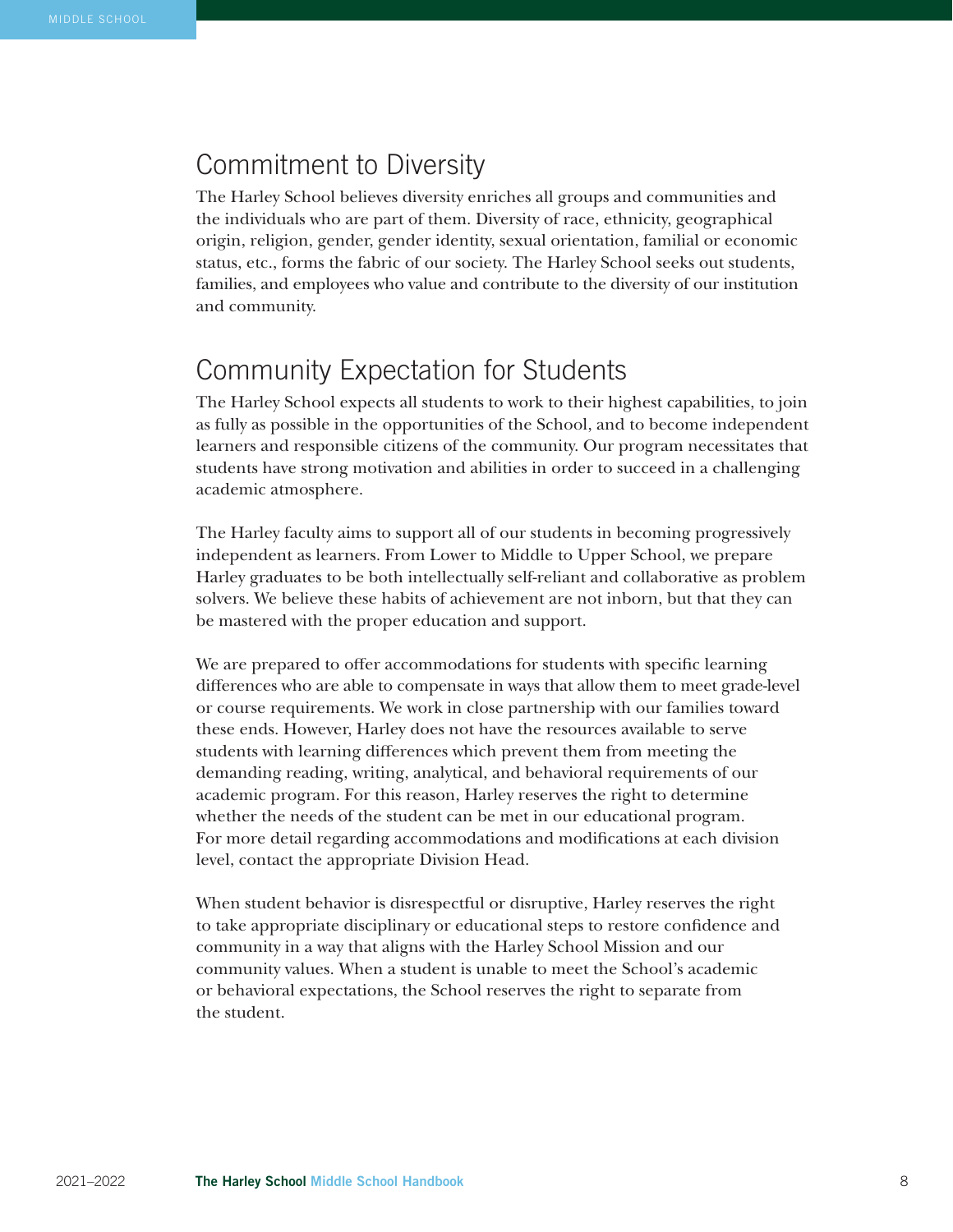# The Middle School Team

## Middle School Head

The Middle School Faculty teams are led by the Middle School Head (MSH) who oversees the divisional curriculum, resources, scheduling, budget, and personnel. The MSH meets weekly with the Head of School and other Division Heads. The MSH works with School leadership to communicate across departments and among the three divisions (Lower School, Middle School, and Upper School) to encourage interdisciplinary connections and vertical alignment of school-wide priorities.

The Middle School Head's duty is to lead the Middle School faculty as they support the academic and social-emotional growth of every student. The MSH collaborates with faculty leaders in the coordination of curriculum and programming, along with the Head of School and other division leaders. The MSH represents the Middle School at events and functions, including Parent Council and Board of Trustee meetings. The MSH is available to students and families for academic counseling and problem-solving.

## Middle School Administrative Assistant & Registrar

The Middle School Administrative Assistant & Registrar is the parents' first point of contact with the Middle School Office. General questions should be directed to the Assistant & Registrar who reports directly to the Middle School Head. The role of Middle School Administrative Assistant & Registrar is broad and encompasses all general day-to-day office functions, including attendance, scheduling, and student records.

### Academic Teams

Middle School faculty members are divided into two grade-level teams, one for Grades 5 and 6, the other for Grades 7 and 8. The small class groupings provide a comfortable atmosphere that allows faculty to better serve and nurture student needs. The teachers on each team meet weekly to discuss academic and social issues pertinent to classes and/or individual students. Team leaders coordinate the annual outdoor education trips and outings, as well as other grade-level social activities.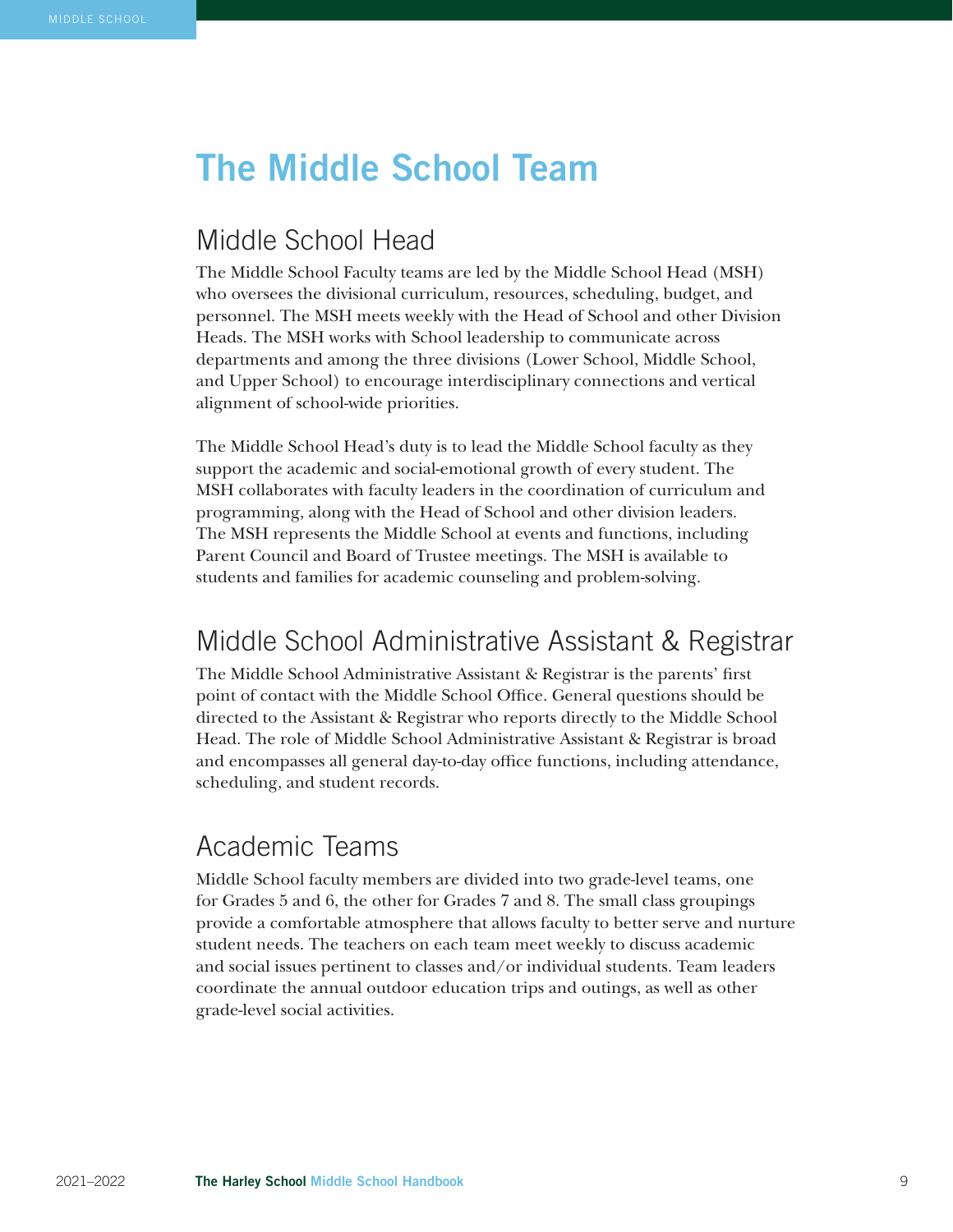# Middle School Advisors

The Middle School advisors serve as advocates for students. The advisor collects appropriate input about each student and is the first contact for parents for general academic or social concerns. The advisor also serves as parent liaison and meets with parents during fall conferences. When an advisor has a concern about a student's work or behavior, that advisor will speak directly with the student. If there is a disciplinary problem, the student's advisor is included in discussion and plans. Middle School teams know who a student's advisor is and communicate with them as often as necessary.

The central objective of the advisory system is to provide each student in the Middle School with at least one teacher who takes a special and continuing interest in the student's total growth. The advisor seeks to know the student, not merely as a student but as a person, and tries to ensure that all of the student's experiences at Harley contribute to that student's growth.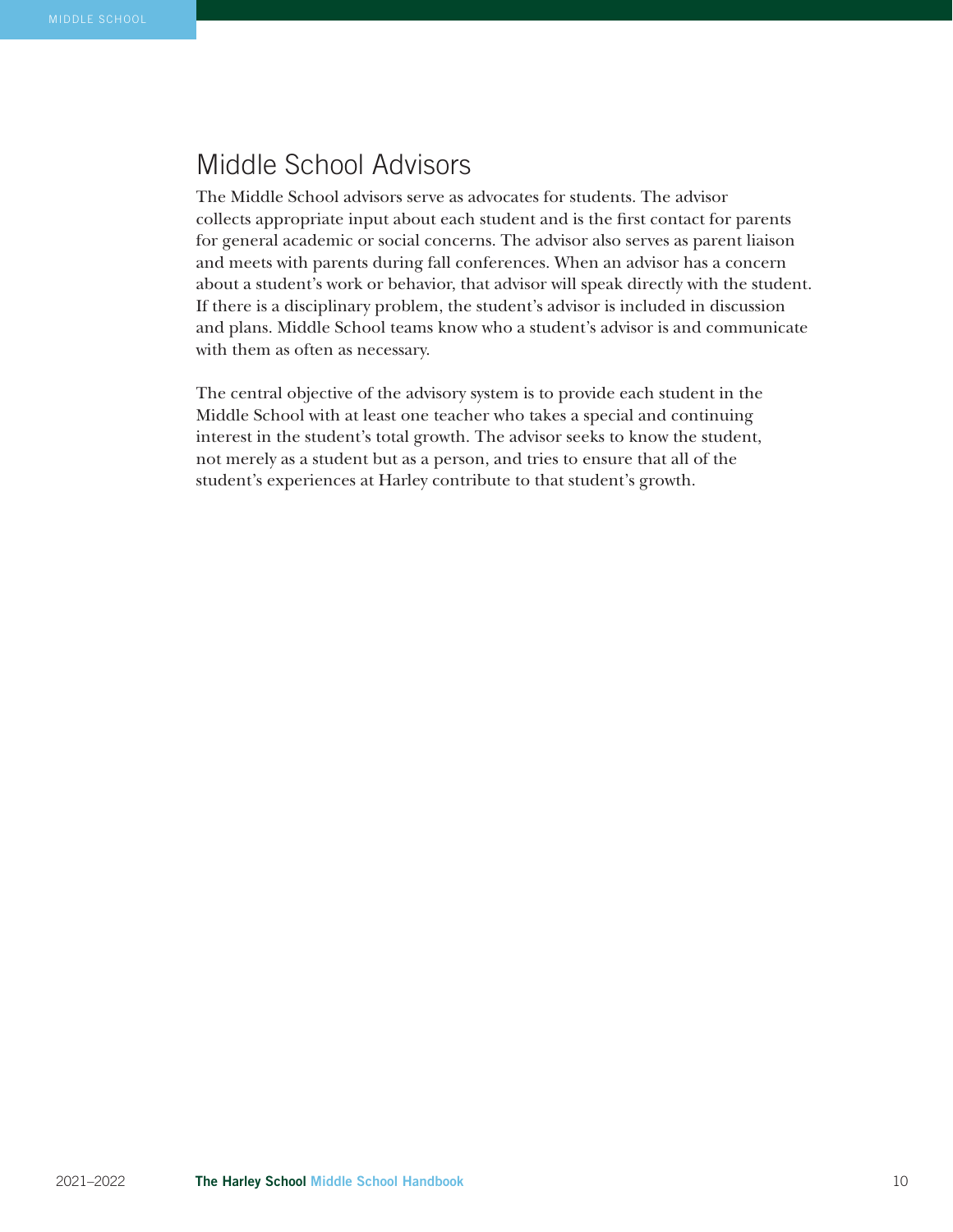# Academics

## Academic Integrity

The integrity of a student's work is the building block of any academic community and should never be taken lightly. Students' work must be their own work, in every instance.

That said, the faculty encourages students to work and study together. Being able to explain concepts to one another is an important step in the learning process. Students may help classmates and peers learn by showing them where information can be found, asking leading questions or clarifying the assignment, but not by doing others' work for them or letting them see or copy work. Teachers will work with students to help them understand what constitutes acceptable collaboration, and what crosses the line into violations of academic integrity. Some specific types of academic dishonesty:

- Uncited material and/or ideas: When a student finds ideas, information, images, sounds, etc., in a source and includes it in his or her work without citing the source.
- Verbatim phrase or passage that is not quoted: When a student finds an exact phrase/sentence/passage and writes it into their paper without citing the source.
- Dual or overlapping submissions: When a student passes in a paper or part of a paper to two or more teachers without the prior permission of the teachers to do so.
- Improper use of electronic media or technology: When a student uses such tools inappropriately (for example, using an online translation program in a foreign language course).

If a student is found to have violated the School's academic integrity policy, disciplinary action will follow.

# Academic Expectations and Learning Accommodations

All students are expected to complete the assignments, quizzes, and exams given to them. When students have diagnosed learning disabilities specified in an Individual Education Plan (IEP) or require accommodations based on a 504 Plan, Middle School faculty are prepared to meet those needs with extended time, clarification of instructions, and separate exam-taking locations. However, the Middle School faculty and administration does not relax basic class assignments and expectations.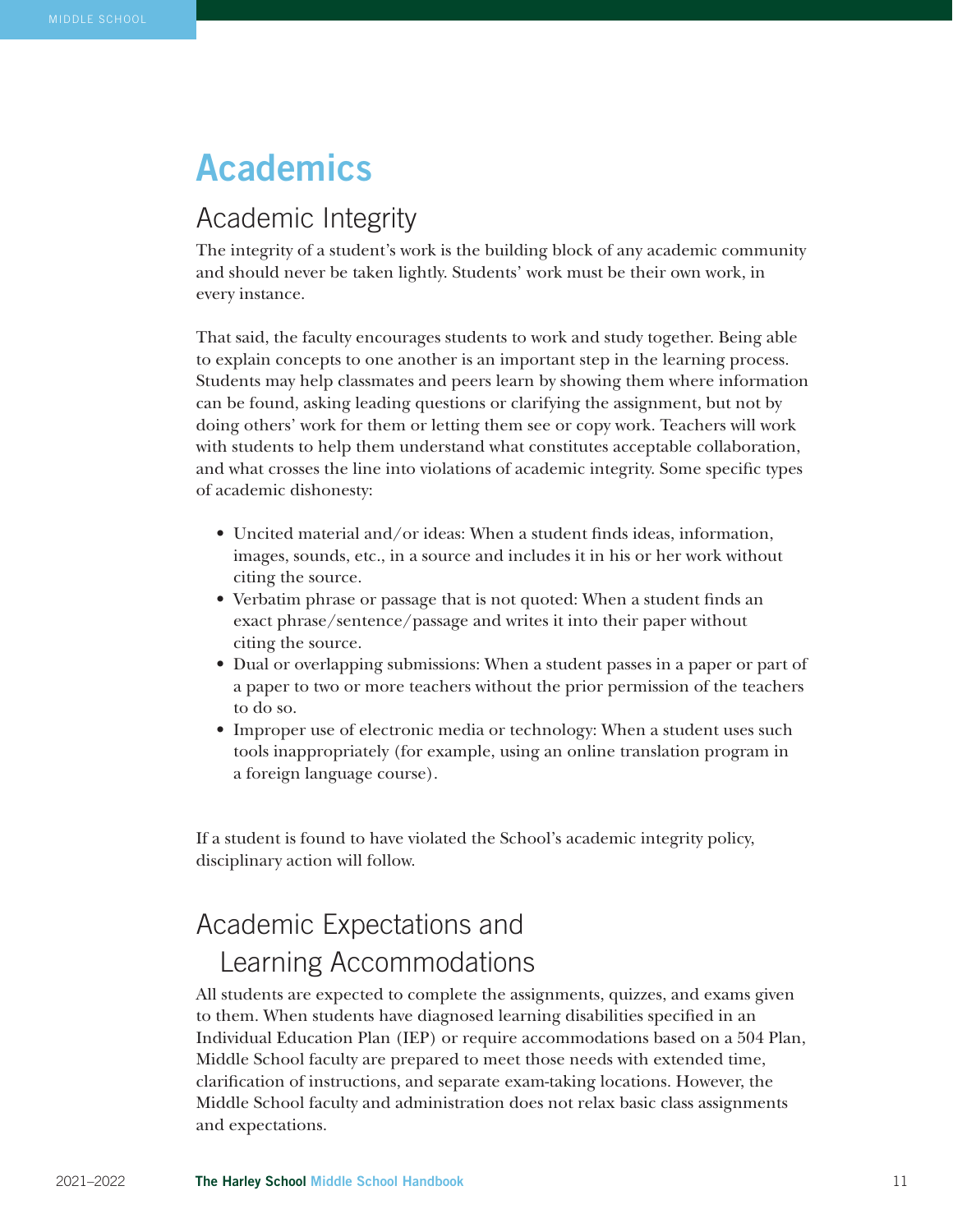### Exams, Quizzes, and Tests

Tests are always announced ahead of time and posted on Schoology. Tests may cover an entire chapter or unit and may take a full class period to complete. Some quizzes are announced and some are unannounced. Less material is tested on quizzes. Quizzes do not usually take a full class period.

Final exams are only given in Grades 7 and 8 for all full-year academic courses. Exams are usually two hours in length and may count for up to 25 percent of the yearly average. For foreign language exams, there are two parts: oral and written. Each student should come to class prepared with pens and pencils. Review sheets are provided prior to each test, and teachers are available during review week. Midterm exams are given in some courses. Makeup exams are arranged with faculty.

#### Homework Assignments

Homework is an important part of a student's education. This is an opportunity to master or fine-tune skills learned in class, expand knowledge in different areas, and review what a student has learned. Assignments vary by subject and time varies by student. The general guideline for Grades 5 and 6 is one to one and a half hours per day. Grades 7 and 8 homework takes approximately two hours. Homework assignments are given in class and details can be found on Schoology.

Long-term assignments and papers are due several days or weeks after being assigned. Outlines and due dates are provided. It is suggested that students break assignments down into small parts and use planners to schedule time to complete the assignment. In the event of an absence, parents and students should coordinate with the advisors to get the homework assignment. In general, students can find homework assignments posted on Schoology or email the subject teachers directly.

### Academic Status Indicators

Harley teachers work closely with students to help them achieve success in their courses. Inquiry learning, small classes, and longer class times all work to assist in each student's success. When students are struggling with material, a teacher may recommend that students come and see them for extra help. Students, in turn, should also seek help when needed.

All Middle School students are expected to maintain passing grades in their core academic subjects. In Grades 5 and 6, this means achieving a 3 or 4. In Grades 7 and 8 grade, it means maintaining a C or higher. Students who fail to meet these expectations will either receive a formal warning or be placed on academic probation.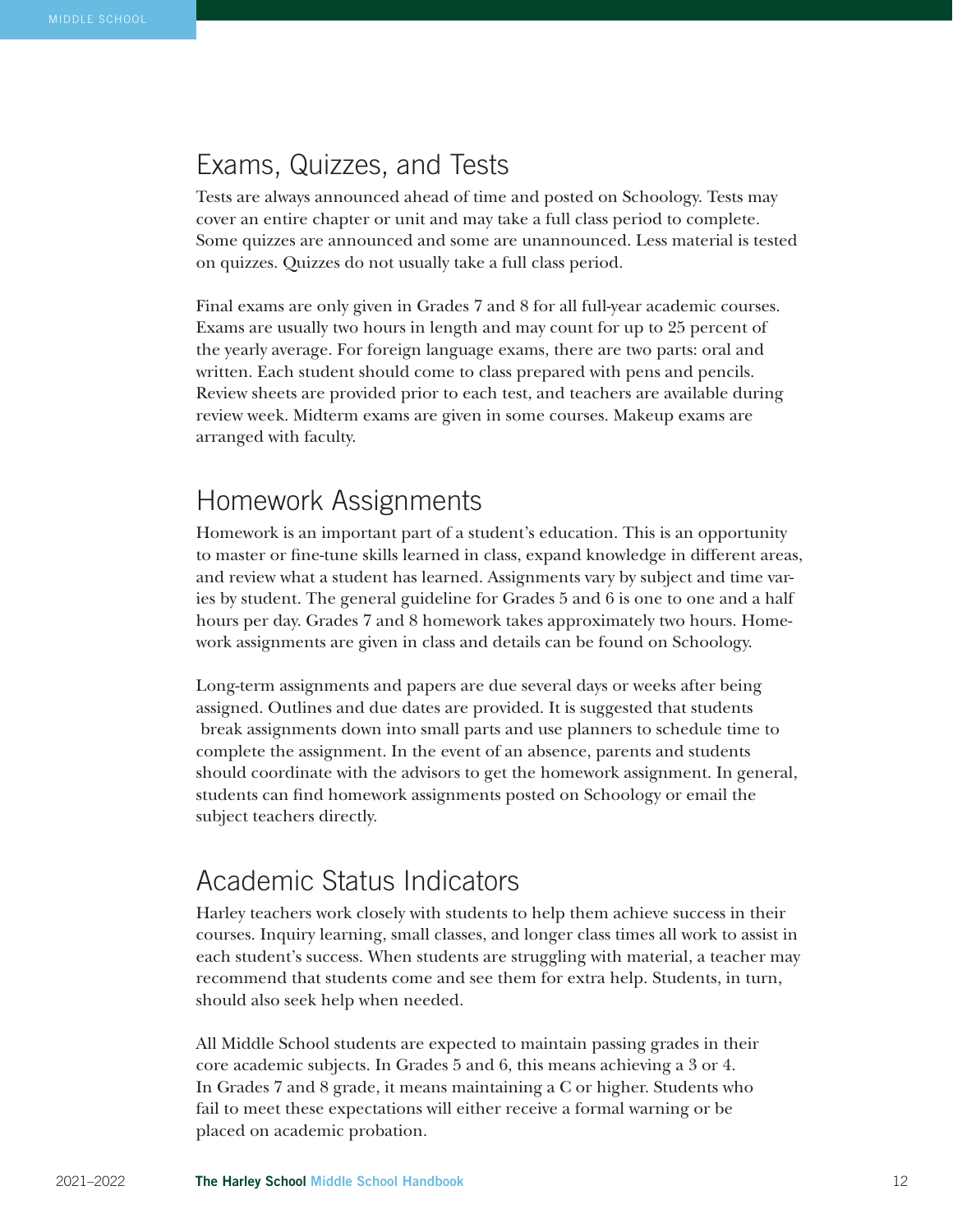- *Academic Warning* is a formal notice informing parents that a student is not meeting expectations in at least one core academic subject at the end of a trimester.
- *Academic Probation* is invoked when a student is not meeting expectations in two or more core academic subject areas at the end of a trimester. A student who remains on probation for more than one trimester is at risk of not being invited to re-enroll the following school year.

#### Grades 5 and 6

In Grades 5 and 6, students will receive an academic warning if they have a 1 or 2 in more than half of the academic grids in one core subject area at the end of a trimester. Students will be placed on Academic Probation if they have a 1 or 2 in more than half of the academic grids in two or more core subject areas at the end of a trimester.

#### Grades 7 and 8

In Grades 7 and 8, students will receive an academic warning if they earn a C- or below in one core subject area at the end of a trimester. Students will be placed on Academic Probation if they earn a C- or below in two or more core subject areas at the end of a trimester.

## Academic Probation Guidelines (may include)

- A study hall will be required and the student must check-in weekly with the teachers in the failing subject areas.
- A weekly academic progress form indicating how the student is doing in the subject areas where improvement is needed, must be signed by parents, and returned to the Middle School Head.
- The student will not be allowed to participate in extracurricular activities (i.e. sports, musical, etc.).
- Students on Academic Probation will not be issued a re-enrollment agreement, but may earn the agreement with demonstrated improvement.
- A review of the students' academic progress will take place every six weeks until the probation is lifted. Any student who remains on probation for more than one trimester is at risk of not being invited to re-enroll the following school year.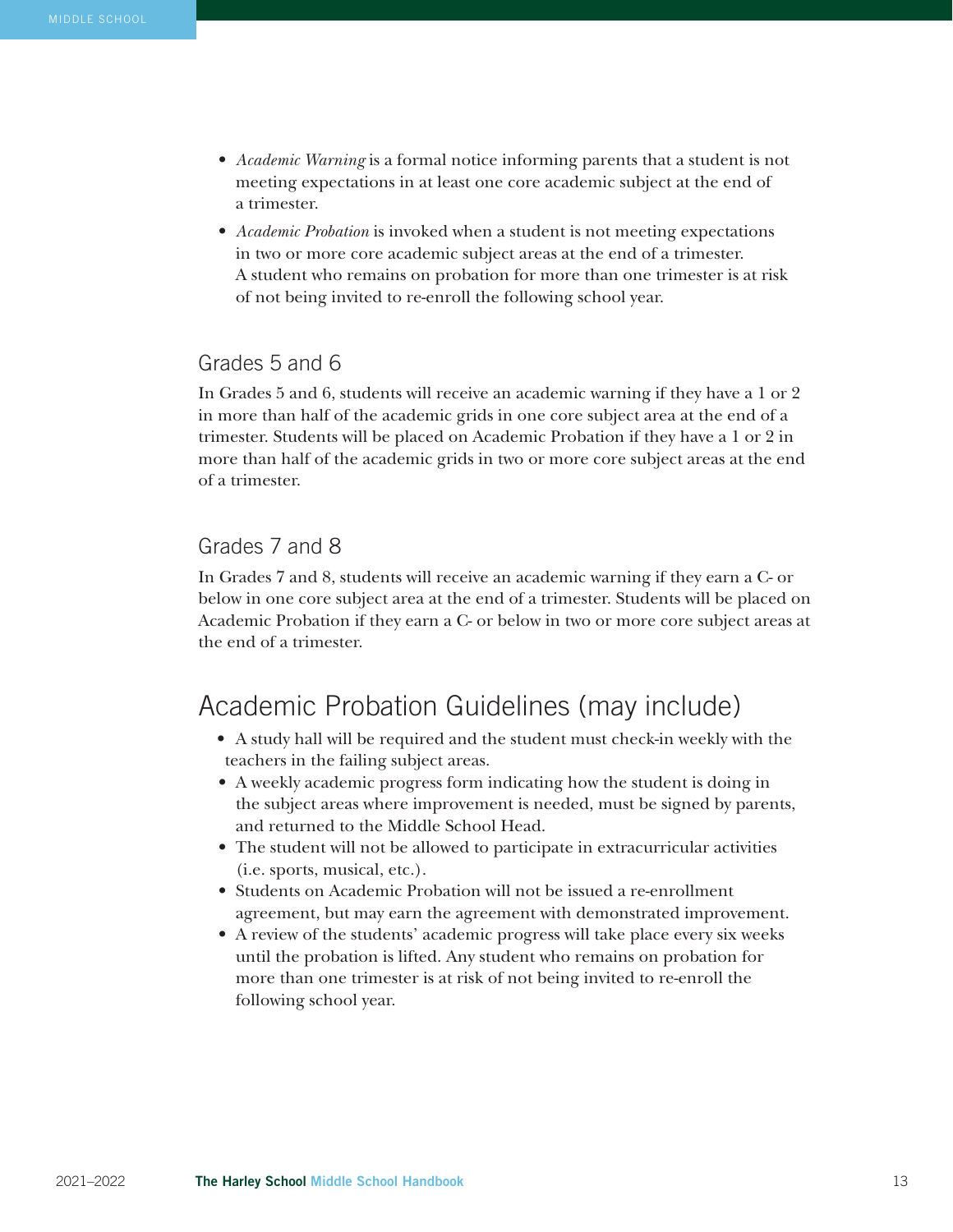# Supplemental Support Program (SSP)

The Supplemental Support Program (SSP) is a fee-based program designed to assist capable students when learning in school presents special challenges. Our small team of learning specialists helps students in SSP to recognize and understand the specific difficulties they have with learning, identify strategies that work for them and assume responsibility for implementing these strategies, and take the lead in advocating for their own needs.

We address the individual needs of learners in developmentally appropriate ways that vary by academic division. The Lower School support program offers more individualization and addresses the development of basic skills and emerging competencies in a variety of settings. Starting in Grade 5, the program supports students in meeting the demanding curricular requirements of the Middle and Upper Schools, but it does not provide remediation of significant deficiencies in basic skills.

# Grades in the Middle School

### General Information

The Harley School's academic emphasis in the Middle School is on cooperation, learning, understanding, and mastery, rather than on competition and achievement for the sake of grades only. Nevertheless, we must be realistic and aware that we need a balanced teaching and assessment approach, particularly given that (1) a number of our students are achievement-oriented and (2) our students are college-bound and therefore need exposure to traditional methods of grading and assessment. Grades and exams are part of the program in the Middle School; however, they are not the driving force behind teaching, nor are they a means of achieving a predetermined outcome or "product."

## Grades 5 and 6 Reporting

Teachers remark on student progress in subject areas using a skill level checklist and personal commentary. Students do not receive letter or numerical grades on report cards in Grades 5 and 6; however, they do receive grades on daily work.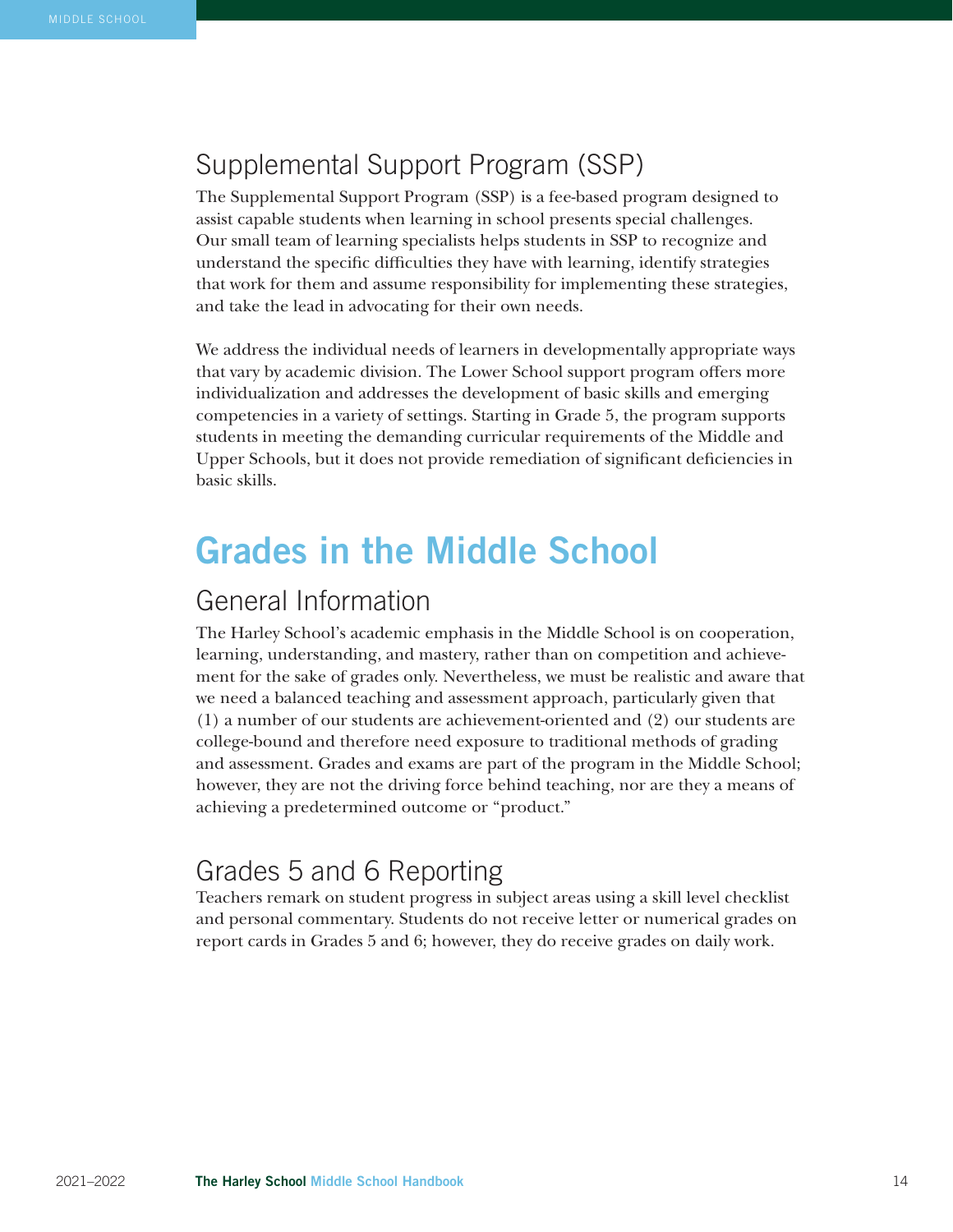#### Grading Key

| <b>Scale</b> | <b>Work Habits Key</b>             |
|--------------|------------------------------------|
|              | <b>Consistently Demonstrates</b>   |
|              | <b>Inconsistently Demonstrates</b> |

#### Content Skills Scale

Indicates feedback on behaviors in and out of the classroom that are important and reflect students' work habits and level of participation in their education.

| <b>Scale</b> | <b>Content Skills Key</b>                                                                                                                                                                                |
|--------------|----------------------------------------------------------------------------------------------------------------------------------------------------------------------------------------------------------|
|              | The student independently and consistently applies skills and concepts but<br>also frequently extends and elaborates well beyond what is expected.                                                       |
|              | The student understands and applies skills and concepts presented with<br>independence and consistency.                                                                                                  |
|              | The student continues to make progress in developing an independent and<br>consistent understanding of skills and concepts, but is having difficulty<br>meeting the current marking period expectations. |
|              | The student needs more review and reinforcement and requires significant<br>teacher support and assistance. This is a targeted area of improvement.                                                      |

# Grades 7 and 8 Reporting

Students in Grades 7 and 8 receive letter grades six times a year on report cards. Final grades are given in every class. Narrative summaries and checklists are used to convey student progress at the mid-trimester.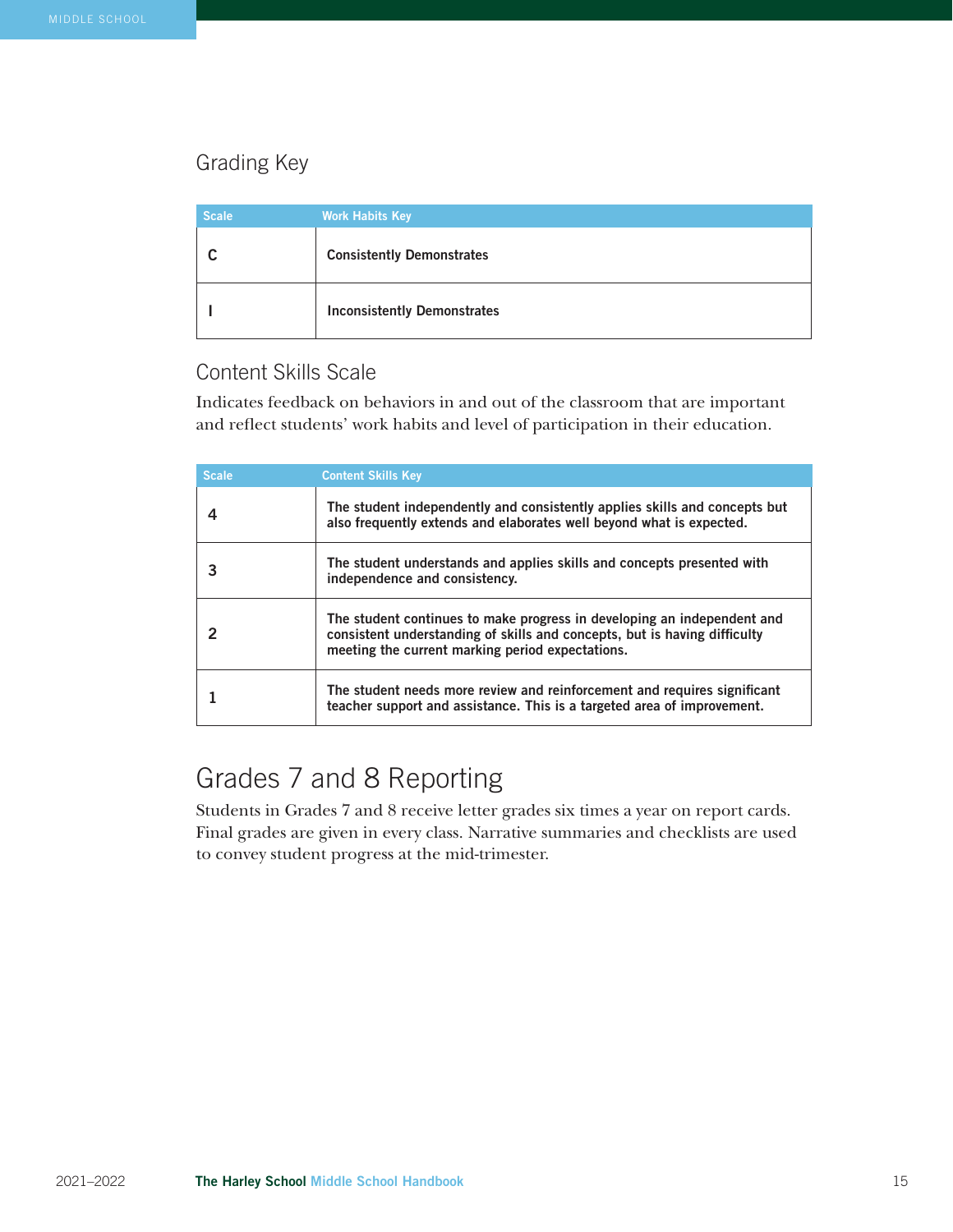| <b>Letter Grades</b> | Key                                                                                                                                                                                                                                                                                                                                                                                                                                                                                                                                                                             |
|----------------------|---------------------------------------------------------------------------------------------------------------------------------------------------------------------------------------------------------------------------------------------------------------------------------------------------------------------------------------------------------------------------------------------------------------------------------------------------------------------------------------------------------------------------------------------------------------------------------|
| A, A-                | Excellent. The student has a thorough comprehension of ideas and concepts<br>and an ability to work with concepts fluently. Quality of work exceeds<br>expectations.                                                                                                                                                                                                                                                                                                                                                                                                            |
| $B+, B, B-$          | Very good to satisfactory work that also meets the work demands of the course.                                                                                                                                                                                                                                                                                                                                                                                                                                                                                                  |
|                      | Satisfactory.                                                                                                                                                                                                                                                                                                                                                                                                                                                                                                                                                                   |
| C-                   | Needs improvement in one or more aspects of the course. Additional work<br>may be recommended to move to the next level.                                                                                                                                                                                                                                                                                                                                                                                                                                                        |
| $D+, D, D-$          | Requires substantial work to move to the next level, owing to either an<br>inadequate grasp of essential concepts or a failure to meet the work<br>demands of the course.                                                                                                                                                                                                                                                                                                                                                                                                       |
| F                    | No pass/no credit. Student needs to repeat the course to move on in this<br>discipline.                                                                                                                                                                                                                                                                                                                                                                                                                                                                                         |
|                      | Incomplete. Indicates that work essential to the course has not been done<br>or turned in. The comment report from the teacher will specify what has to<br>be made up and the deadline for completion. If the work is not completed<br>by the specified date (no later than six weeks beyond the end of the term in<br>question), the grade automatically becomes an F. For a trimester course, this<br>means that the course must be repeated if credit is required.<br>For a full-year course, the F for a trimester is averaged in with other trimester<br>and final grades. |

| <b>Pass/Fail Grades</b> | Kev                                      |
|-------------------------|------------------------------------------|
| HP (High Pass)          | Excellent work.                          |
| P (Pass)                | Satisfactory work                        |
| F (Fail)                | Unsatisfactory work. No credit is given. |

## Report Cards

The academic year is divided into trimesters. Grades as outlined above are reported to parents six times a year, at the middle and end of each trimester. At mid-trimester, parents receive the student's current grades and comments about their progress. At the end of the trimester, parents receive subject comments and the student's final grades for that trimester. Comments are included at that time for students in Grades 7 or 8 with Grades of C-, D, F, or Incomplete.

In addition to these reports, teachers will contact the parents, the student's advisor, and the Middle School Head in unusual circumstances or in situations where a grade has changed suddenly.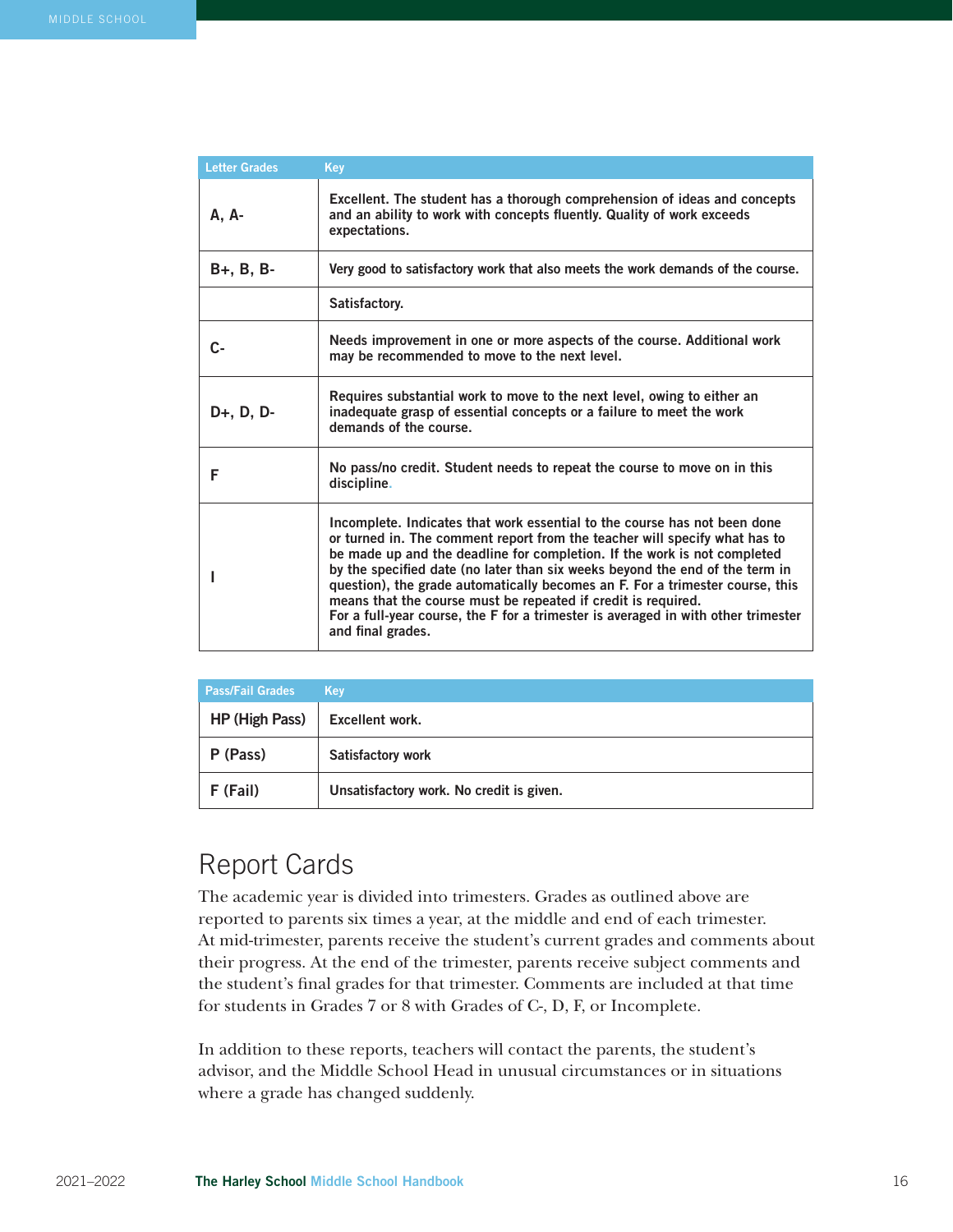# The Advisory Program

# Advisory in the Middle School

Advisory is an essential and required part of the Middle School experience. We have an Advisory program so that students can grow together in a safe and welcoming community of individuals that care for one another. A key part of the Advisory program also is to support students in attending to their own social-emotional growth and wellbeing. Advisors guide their small groups through Middle School and help students connect with one another.

Through research-based, purposeful lessons, students engage in discussions with their advisors and peers on a wide variety of topics that promote their social-emotional learning. Advisory lesson topics and activities will be age-appropriate and vary by grade level. From time to time, all students might engage in community discussions or activities across the grades.

The Advisory group, or "homeroom," consists of a teacher and 8-10 students from the same grade level. Advisory groups meet daily at the start of the school day from 8:10 to 8:30. Once a week, students and advisors gather as a grade level in the "The Barn." Typically, the Grade 5 meets on Mondays, Grade 6 on Tuesdays, Grade 7 on Wednesdays, Grade 8 on Thursdays. Fridays are used for game days or other social activities. On the first Friday of each month we have an all-Middle School Assembly. During that time, students gather in the Theater and sit with their Advisory groups, according to their grade level.

# Attendance and Communication

#### **Attendance**

Parents are asked to call the Middle School administrative assistant & registrar (585-442-1770 ext. 1161) or nurse (585-442-1770 ext. 1210) by 8:00 a.m. and email the student's homeroom advisor if a student will be late or absent for illness or other reasons. Parents may call before hours and leave a message. If the reason for a student's absence is not known by 9:00 a.m., the School will make follow-up phone calls. Absences should be reported each day of a prolonged absence, unless the School has been notified that the student will be out for an extended period of time.

Punctuality is expected. Students are expected to be at school with their homework completed on a daily basis. The first bell rings at 8:00 a.m. and the homeroom bell rings at 8:10 a.m. Middle School students must sign in at the Main office desk if they arrive after 8:10 a.m. or are returning to school after an appointment. During homeroom advisory, attendance is taken and information about the day's events is shared. Attendance is reported on students' report cards and includes the number of days late and absent.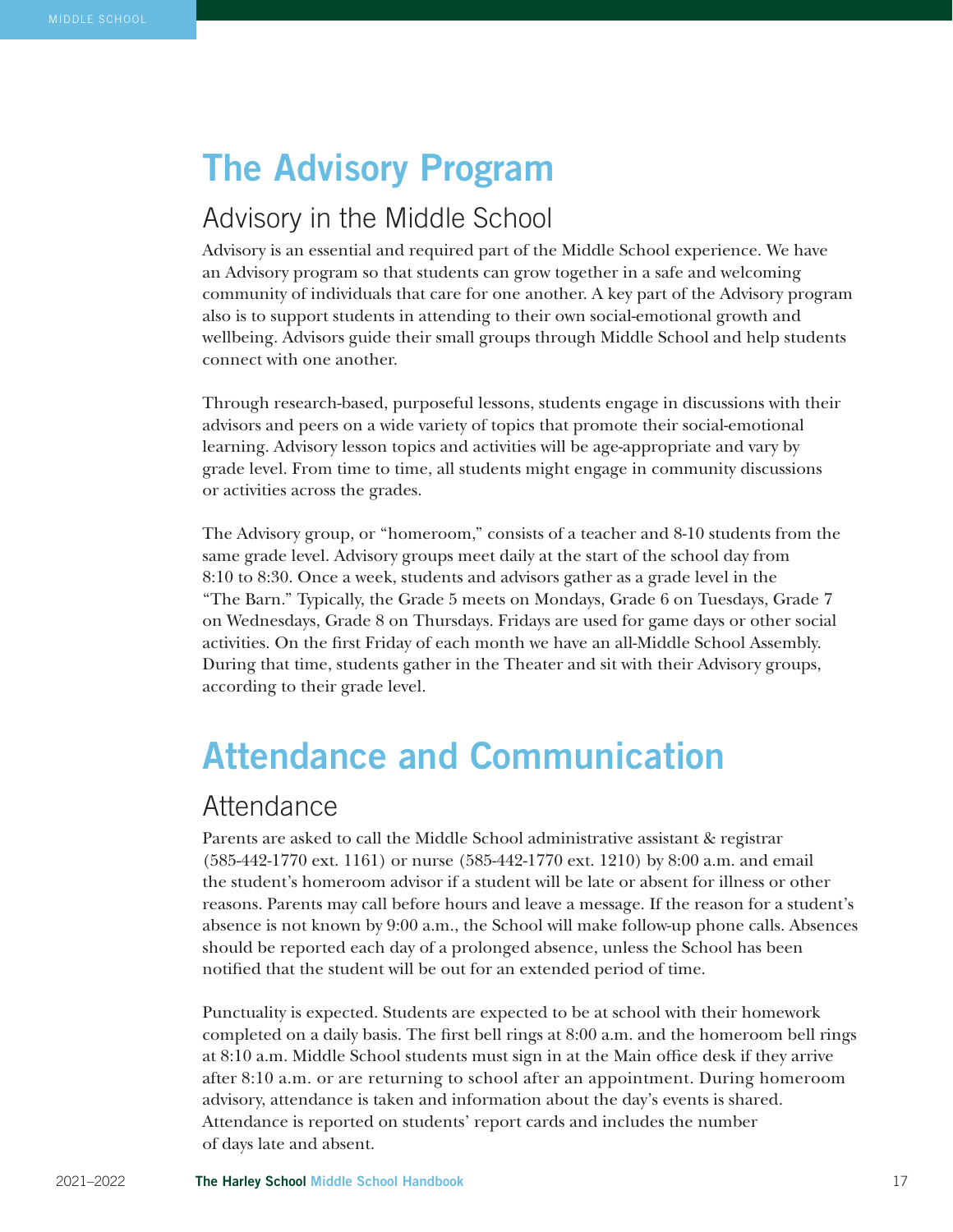### Prearranged Absences

On occasion, a family may choose to take a student out of school for reasons other than illness or emergency (a family trip, for example). The student must obtain a Prearranged Absence Form (the "orange form") from the Middle School administrative assistant & registrar at least two weeks prior to the absence. Parents should notify the student's Advisor and the Middle School office. It is important to note that while the School is flexible, it is not responsible for making special arrangements for those who choose to be absent. Parents and students should not automatically expect that teachers will give assignments in advance, or arrange tests, etc. Students are accountable for the work they miss.

## Signing In and Out

Students who enter or exit the School during the school day must only use the front entrance (through the Gallery) and must sign in/out at the receptionist's desk. Students must have a note with parental permission to leave campus; this note should be emailed to or left with the Middle School office. New York State requires that a parent write the date, time, and reason for any early dismissal, absence, or tardiness. Students must sign in upon returning to school.

In an emergency, students may call a parent from the Middle School Office, and the parent can give the administrative assistant & registrar permission for the student to leave school. If a student becomes ill at school, they must go to the nurse. The nurse will contact a parent to arrange transportation home, if appropriate. The student must sign out at the front desk before leaving (or be signed out by a parent). If a student feels ill at school and is unable to attend a class or take a test, they must go to the Nurse's office. The nurse will evaluate the problem.

### Messages and Phone Calls

Middle School parents should contact their child's advisor via email to relay messages to their child, and copy the Middle School administrative assistant & registrar on communication. Middle School faculty and staff check email throughout the day. Parents may also call the Main office or Middle School administrative assistant & registrar with urgent messages. Students may use the phone in the Middle School office or the Main office to reach their parents. Emergency messages for students are delivered personally.

# Texting and Use of Cell Phones

The Middle School recognizes that cell phones are a useful way for parents to coordinate transportation and relay information to their child(ren). However, the use of cell phones is not allowed during the school day, 8:00 a.m. until 3:00 p.m., without permission from a faculty member. Students found using cell phones without permission or in an inappropriate manner will have the device taken and held in the Middle School office until the end of the school day. In some cases of misuse, parents will need to see the Head of Middle School to retrieve the phone.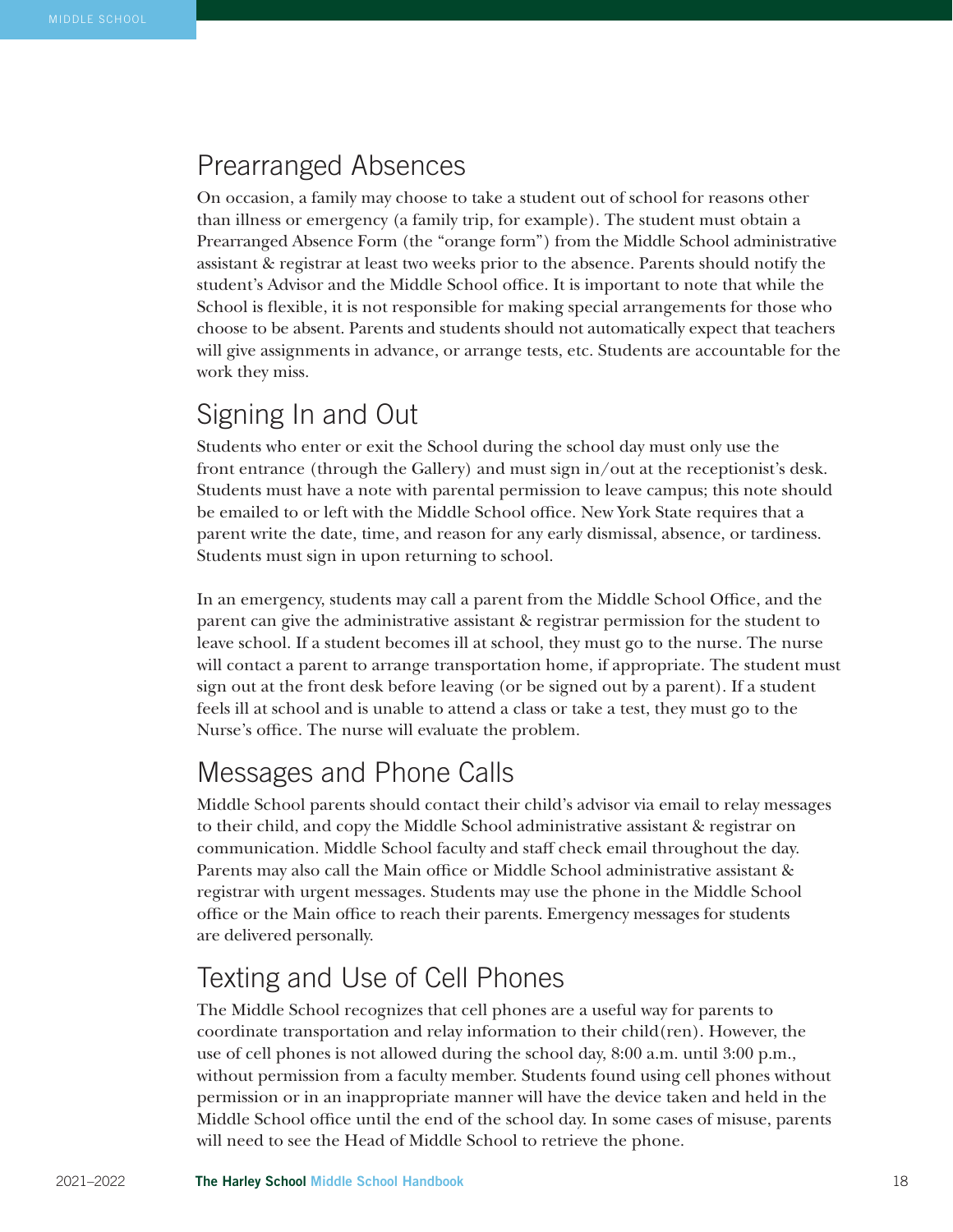### Tablets and Other Devices

Middle School students are provided with Chromebooks that they may take home and bring to school for academic purposes. The use of other electronic devices is not allowed during the school day, 8:00 a.m. until 3:00 p.m., without permission from a faculty member. Students found using electronic devices without permission or in an inappropriate manner will have the device taken and held in the Middle School office until the end of the school day. In some cases of misuse, parents will need to see the Head of Middle School to retrieve the device.

Parents should remind their child(ren) that they are responsible for protecting their own phones and electronic equipment from theft and accidental damage. The School cannot be responsible for phones, laptops, and other personal electronic devices brought on campus.

# Behavior and Discipline

### General Information

All Harley School students are held to high standards of behavior. The goals of disciplinary action are to teach individuals productive ways of managing themselves in a group and to protect the rights and responsibilities of other learners. Serious disciplinary action is considered under the following situations:

- 1. Repeated interference with the learning environment
- 2. Unsafe conduct which places self or others in jeopardy
- 3. An extremely distasteful, disrespectful, or dangerous act(s)

## Approach to Problem Resolution

When addressing chronic misbehavior, our disciplinary process is tailored to the individual and the presenting situation. There is an art to helping individuals: recognize their own problematic behavior, accept the need for change, and adopt corrective strategies.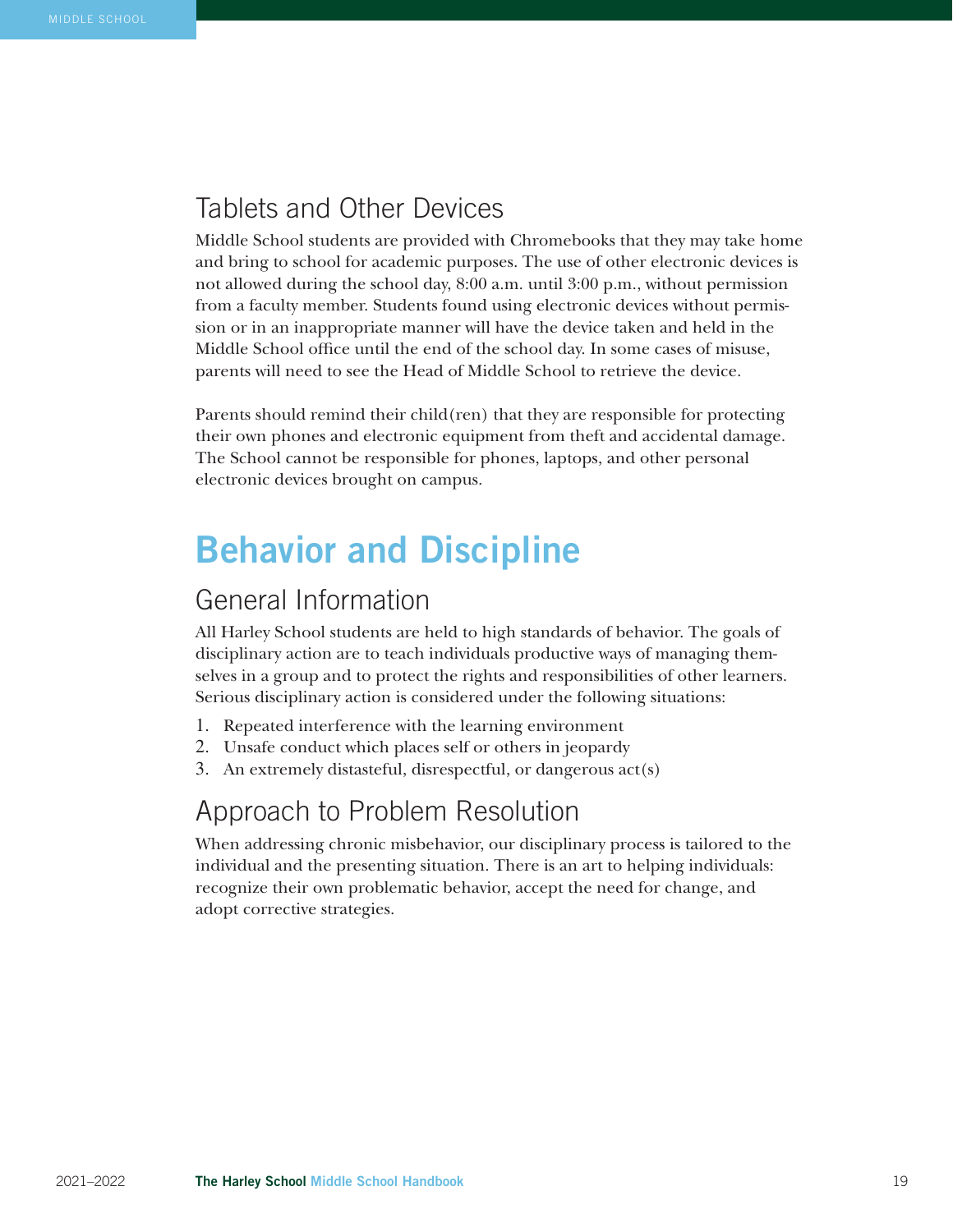We approach the resolution of problematic behavior and difficult situations by choosing among a variety of techniques:

- interventions by an individual teacher or teaching team to help the student correct the behavior; these interventions do not always require documentation
- reprimands and other consequences (missed recess, community restitution, suspension, etc.); these interventions will typically result in the documentation of concerns in an Incident Report or other written form;
- restorative practices as appropriate, such as restorative circles, facilitated group mediation.

In some circumstances, an incident (or repeated incidents) will result in the development of a behavioral plan. In these instances, the process will typically include:

- consultation with the Division Head or previous teachers
- notification of parents by Division Head or teacher
- conference among teachers, administrators, and/or parents and outside specialists
- development of an Action Plan

Disciplinary responses (probation, suspension, withdrawal of privileges) will be determined by the Division Head in line with the student's developmental stage and previous behaviors. When such disciplinary actions are still not successful in ending the problematic behavior, or in the event of an extremely dangerous, distasteful, or disrespectful act, the Division Head and Head of School will meet with the parents, and the Head of School will determine the student's continued enrollment status.

# Discrimination and Harassment

## Non-Discrimination Policy

The School admits students of any race, color, sex, sexual orientation, gender identity or expression, and national or ethnic origin to all of the rights, privileges, programs, and activities generally accorded or made available to students at the School. It does not discriminate on the basis of race, color, national or ethnic origin, sex, sexual orientation, or gender identity or expression in the administration of its educational policies, admission policies, scholarship and loan programs, staff hiring practices, and athletic or other School-administered programs.

# Non-Harassment Policy

Harley recognizes the right of everyone to be in an environment where individual dignity is respected, and the School is committed to maintaining an environment free from all forms of harassment. The purpose of this policy is not to regulate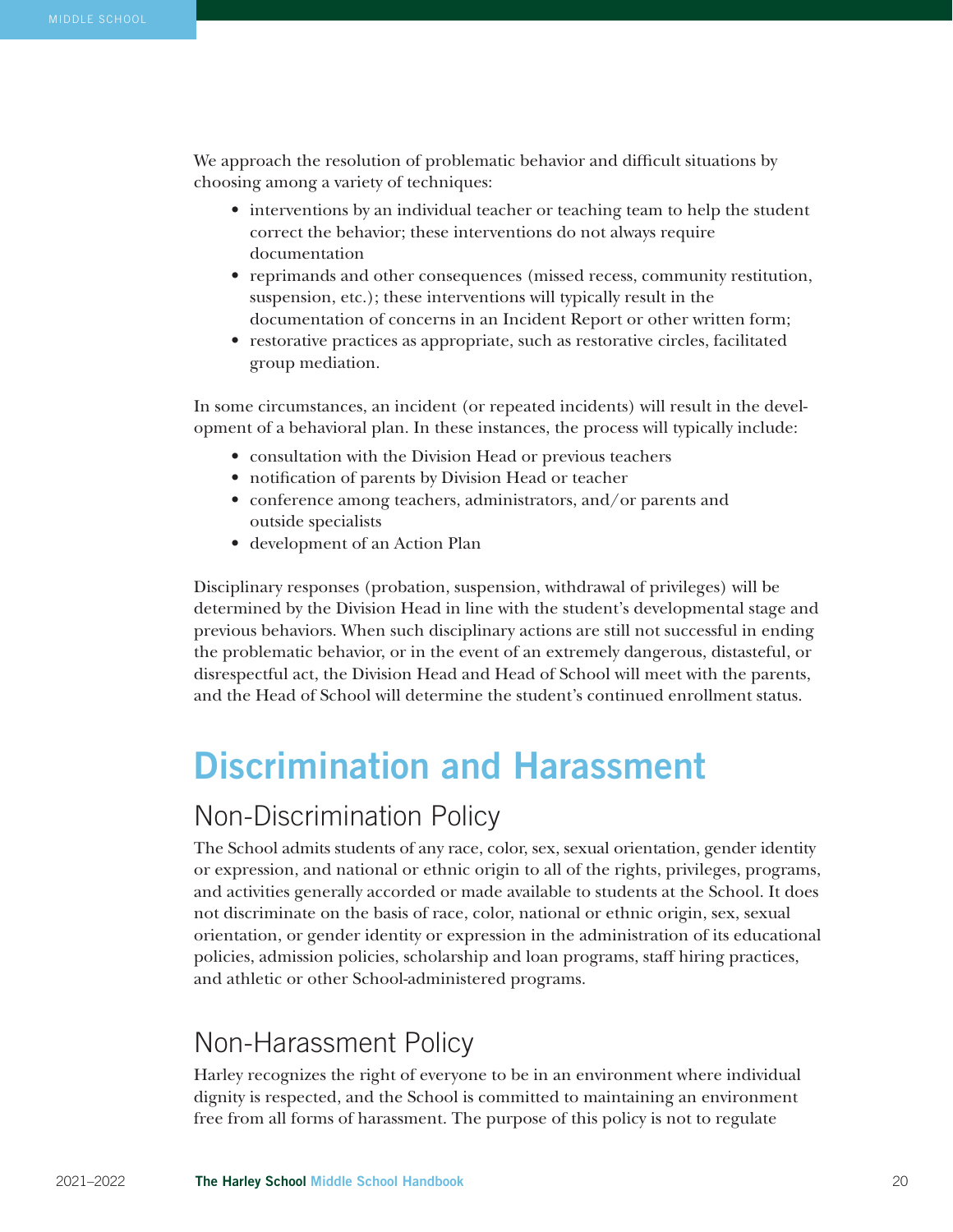personal morality, but to ensure that, at Harley, no one harasses another individual. Everyone in the Harley community will be held accountable for accomplishing our goal of maintaining a harassment-free environment.

## Guidelines to Dealing with Harassment or Bullying

The Harley Middle School recognizes that we are teaching young children appropriate behavior, and there are varied levels of understanding when possible harassment or bullying occurs. It is first our job to educate students in a clear but empathic way. The general guidelines are below.

#### **Definitions**

A. *Verbal harassment:* This refers to derogatory or vulgar comments directed toward any individual, or the distribution of written or graphic material having the same effect.

B. *Physical harassment:* This refers to physical acts such as hitting, pushing, physical intimidation or other physical contact.

C. *Sexual harassment:* This refers to unwelcome sexual advances, behavior that is intended to obtain sexual favors, or any verbal or physical conduct of a sexual nature that interferes with an individual's learning or performance, or which creates an intimidating, hostile, humiliating, or sexually offensive environment

#### Process

The Harley Middle School uses a Confidential Bullying/Harassment Reporting Form, developed by the Counseling Team, to gather information about and address questions having to do with harassment or bullying. The Counseling Team and Middle School Administration take the confidential forms, investigate the claims, and make a determination about what may require a disciplinary response and what may call for a restorative or counseling process.

# General Information

#### Afterschool Programs

After-school programs vary by trimester. Please contact the Middle School administrative assistant & registrar at (585) 442-1770 ext. 1161 for more information.

#### Arrival and Dismissal

The school week is Monday through Friday, and the school day is from 8:00 a.m. to 3:00 p.m. Advisory begins at 8:10 a.m. Students arriving before 8:00 a.m. should report directly to the Theater Balcony. School is dismissed at 3:00 p.m.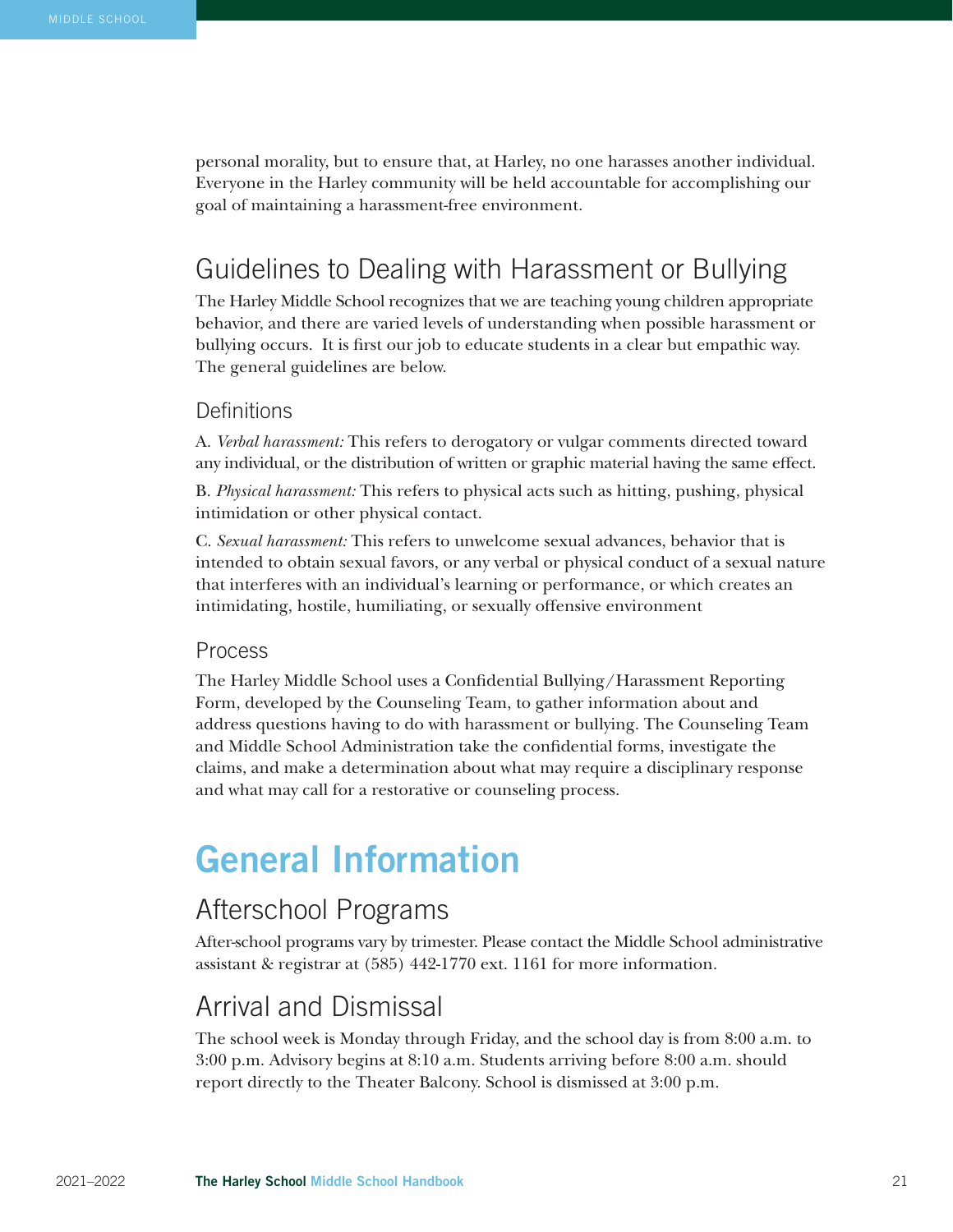Students are expected to be picked up by 3:00 p.m. After school care is available for a fee until 5:30 p.m. A snack is provided and students may study in the library. Please email the Director of Auxiliary Programs (smurphy@harleyschool.com) with questions or contact the Middle School office for after school forms.

#### Assemblies

Some special assemblies during the school year are opening day, Thanksgiving, the Lower School Pageant, and the Honors Assembly. Additional assemblies are arranged throughout the year. Parents are notified and invited to assemblies when students are featured.

#### **Athletics**

In the Middle School, the physical and recreational needs of students are met through a wide variety of activities that help students develop coordination, strength, skills, and endurance. By participating in various physical education programs, students learn values that last a lifetime. Middle School students in Grades 7 and 8 are strongly encouraged to play on HAC (Harley-Allendale Columbia combined sports) after school teams. Team offerings are the same as in Upper School. Students may play on JV or Varsity teams if the coaches and parents determine they are ready.

#### Awards and Scholarships

The Oak Leaf Award is given to a Grade 8 student at the end of the school year who best exemplifies qualities valued by the Harley community.

The Pollack Scholarship is given to a Grade 8 student who actively volunteers within and outside of the Harley community.

The Bill Dalton Humanities Award is given to a Grade 8 student who excels in the understanding and knowledge of the humanities.

The Carter Danforth Thomas '94 Leadership Award was established in 2019 in memory of Carter Danforth Thomas '94, by family and classmates, to recognize his way of "leading by example" and for his love for the outdoors. This award is given for the purpose of the Grade 8 outdoor education trip to a student who leads by example and demonstrates a love for the outdoors. Nominations are made by Grade 7 teachers.

#### *Blast!*

*Blast!* is the School's premier fundraising event. There are two evenings of fun you can attend to support Harley. The proceeds directly impact every student and also provide funding for Horizons at Harley, a six-week summer enrichment program for Rochester City School District students.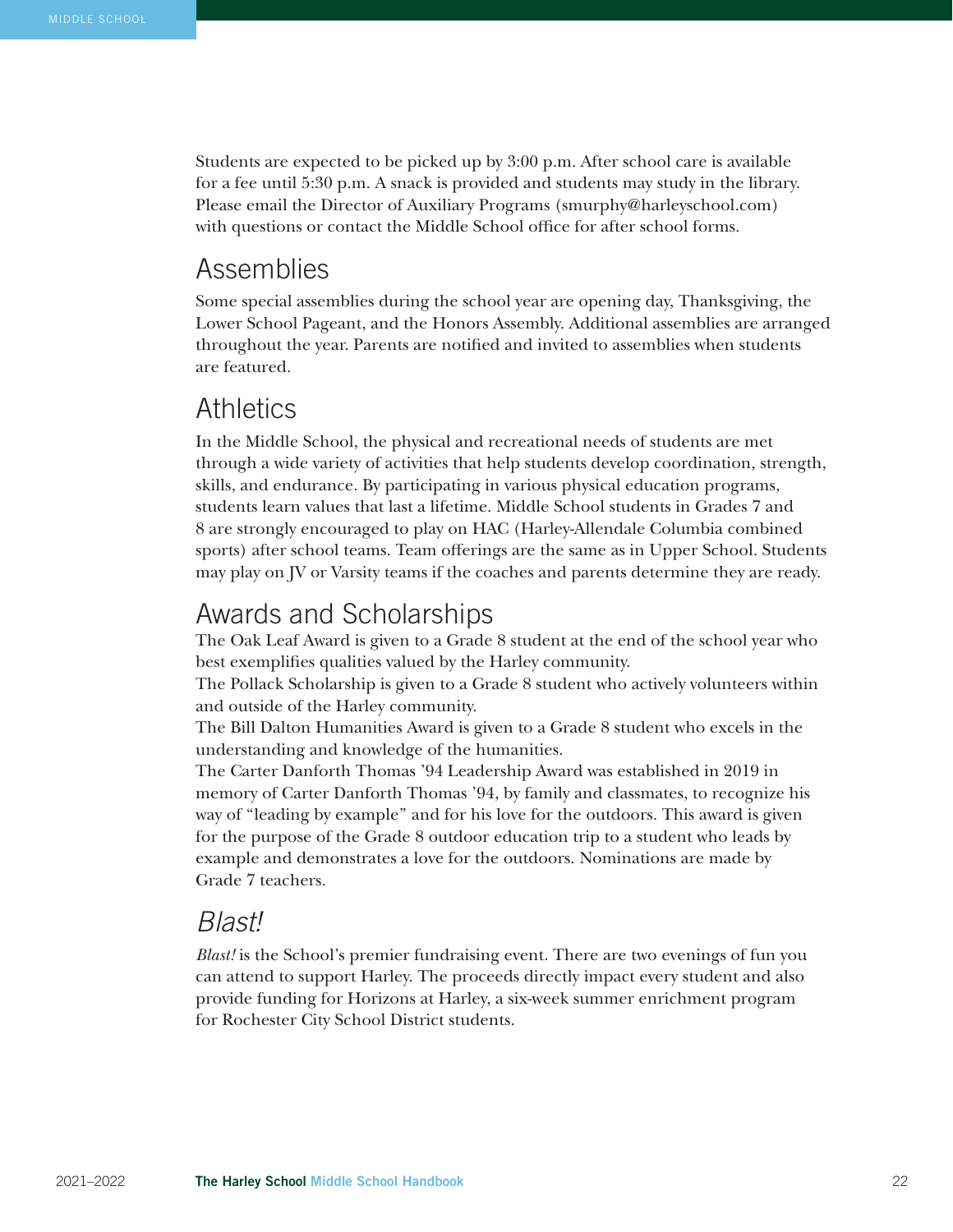#### **Coffeehouse**

The Middle School/Upper School Coffeehouses are informal evenings of songs, music, poetry, and drama performed by Harley students and faculty. The Coffeehouse committee coordinates contributions of baked goods and beverages and sells these at the Spring and Fall Coffeehouses. Proceeds from the Coffeehouses go directly to the Drama and Music departments.

### Dances

Middle School dances are held two times a year, in the fall and spring, from 7:00 to 9:00 p.m. The exact dates vary and can be found on The Harley School calendar. The dances are combined events with Allendale Columbia and are rotated between campuses. The dances are for Grades 6, 7 and 8. Parental permission slips must be returned for students to participate in Middle School dances.

## Day Sheet

The day sheet, popularly known as "The Scoop Sheet," is read every morning in homeroom advisory and contains general School messages, the lunch menu, lost and found, HAC sporting events, drama and musical performances, practice schedules, etc. Messages for the day sheet are collected by the main office receptionist.

# Discovery Block

The Middle School Discovery Block (formerly Flex Time) is the last period of the day, from 2:20-3:00. Discovery Block provides middle schoolers with opportunities for exploration and enrichment in a variety of areas that will continue to be developed based on student need and interest. Throughout the year, students rotate through trimester-long courses that focus on wellbeing, social-emotional learning, sustainability, the arts, science and technology, as well as diversity, equity, inclusion, and belonging.

Attendance is required in all Discovery Block classes. Students in Grades 5 and 6 follow a sequence of required trimester courses including French, Spanish, Transitions, Drama, Music, Health, and Technology, among others. Students in Grades 7 and 8 choose from a menu of options and sign up for Discovery Block courses in late August. The sign-ups require parental review and permission. In Grades 7 and 8, the Diversity, Equity, and Inclusion (DEI) courses, as well as Grade 8 Capstone courses, are taken on a Pass/Fail basis. Following are examples of Discovery Block offerings for Grades 7 and 8: Eco Science, Set Design, Podcasting, Food and Farm, Jewelry Making, Dramatic Scenes, Music Exploration, Study Hall, and Sports/Games.

# Displays of Affection

Students should refrain from engaging in personal displays of affection that are inappropriate for a school setting. Displays of affection are to be confined to holding hands.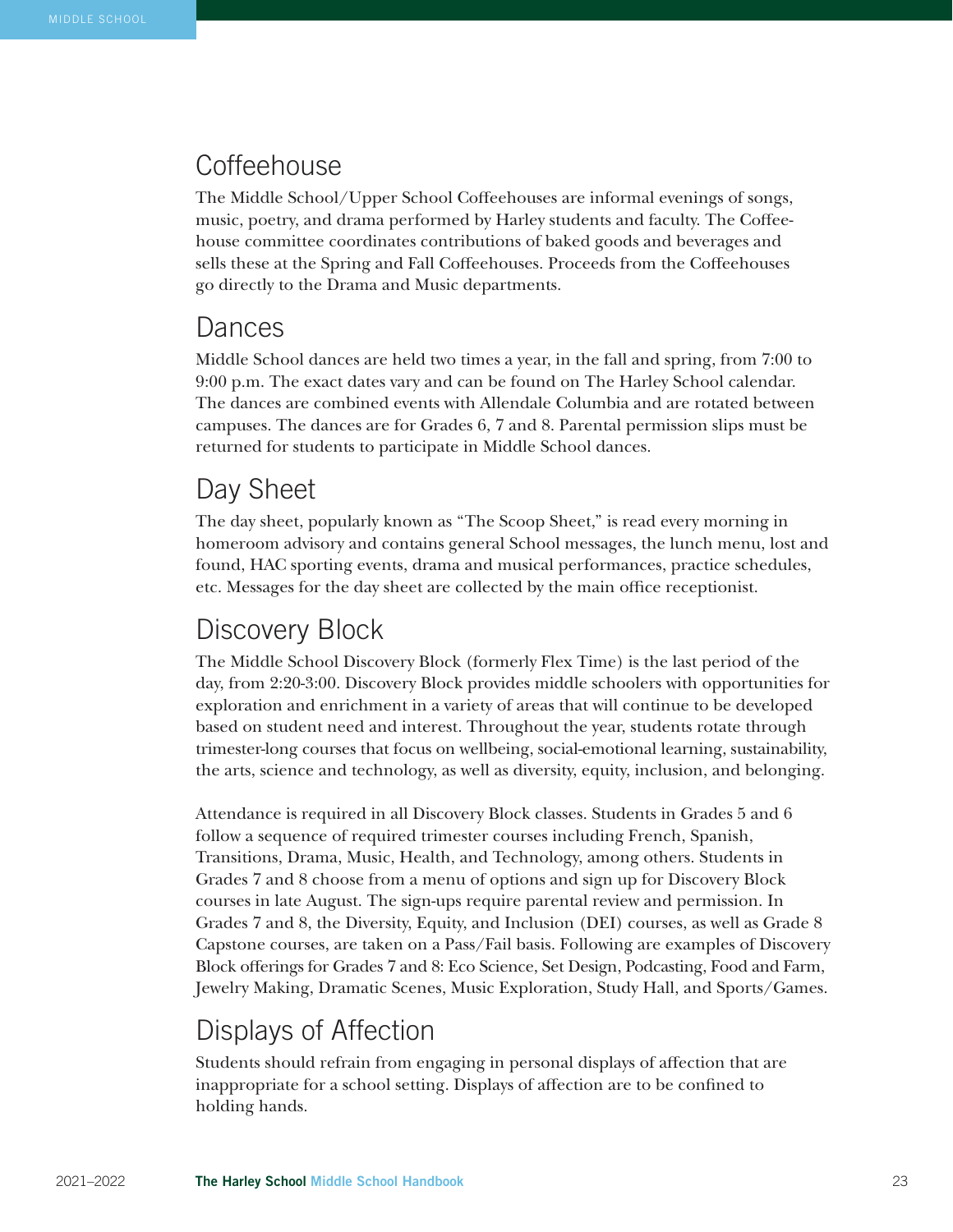## Dress Code

Harley has no dress code per se, and we understand that students' appearance is often an important expression of their individuality. However, in a community of learners with diverse ages and sensibilities, we must consider the impact of any behavior or habit on one's fellow community members. Mutual respect and consideration are the central principles at work. Middle School students are encouraged to be safe, appropriate, and confident when choosing clothing to wear to school. Students should dress appropriately for events such as Candlelight, athletics, and other special days or ceremonies.

# Drop-off/Pickup Guidelines

We have laid out the best traffic patterns for busy drop-offs and pickups. Parents are required to follow these guidelines:

- Never park in the bus lane or on any pickup or drop-off route. If you need to park, use a parking space.
- Never make a left turn against traffic during pickup! Plan your approach and departure strategically. At the busiest time of day, entering the School by turning left from Clover Street blocks through traffic.
- Never turn left onto Clover Street when leaving the School. It's safer to take the longer route around the block at pickup time.

School is dismissed at 3:00 p.m., but parents who come at 3:10 p.m. or so often have a much smoother pickup. If you don't have a pressing need to arrive early, consider showing up after the crowds have dissipated.

#### Locations

- The *drop-off location* for Middle School students is the main office entrance.
- The *pickup location* for Middle School and Upper School students is the Field House entrance.

Using the correct drop-off and pickup locations greatly improves traffic flow and minimizes the need for students to walk where buses and cars are moving.

# Emergency Evacuation Location

In the event of a School evacuation, students will gather at the First Baptist Church of Rochester on the corner of Clover Street and Allens Creek Road. The address is 175 Allens Creek Road, Rochester, NY 14618, and the phone number is (585) 224-2468.

# Field Trips and Outdoor Education

All Middle School classes take field trips. Outdoor education trips are taken by Grades 6, 7, and 8. They are planned by teachers, and detailed parent information is sent home before trips. Outdoor education trips often include overnight camping.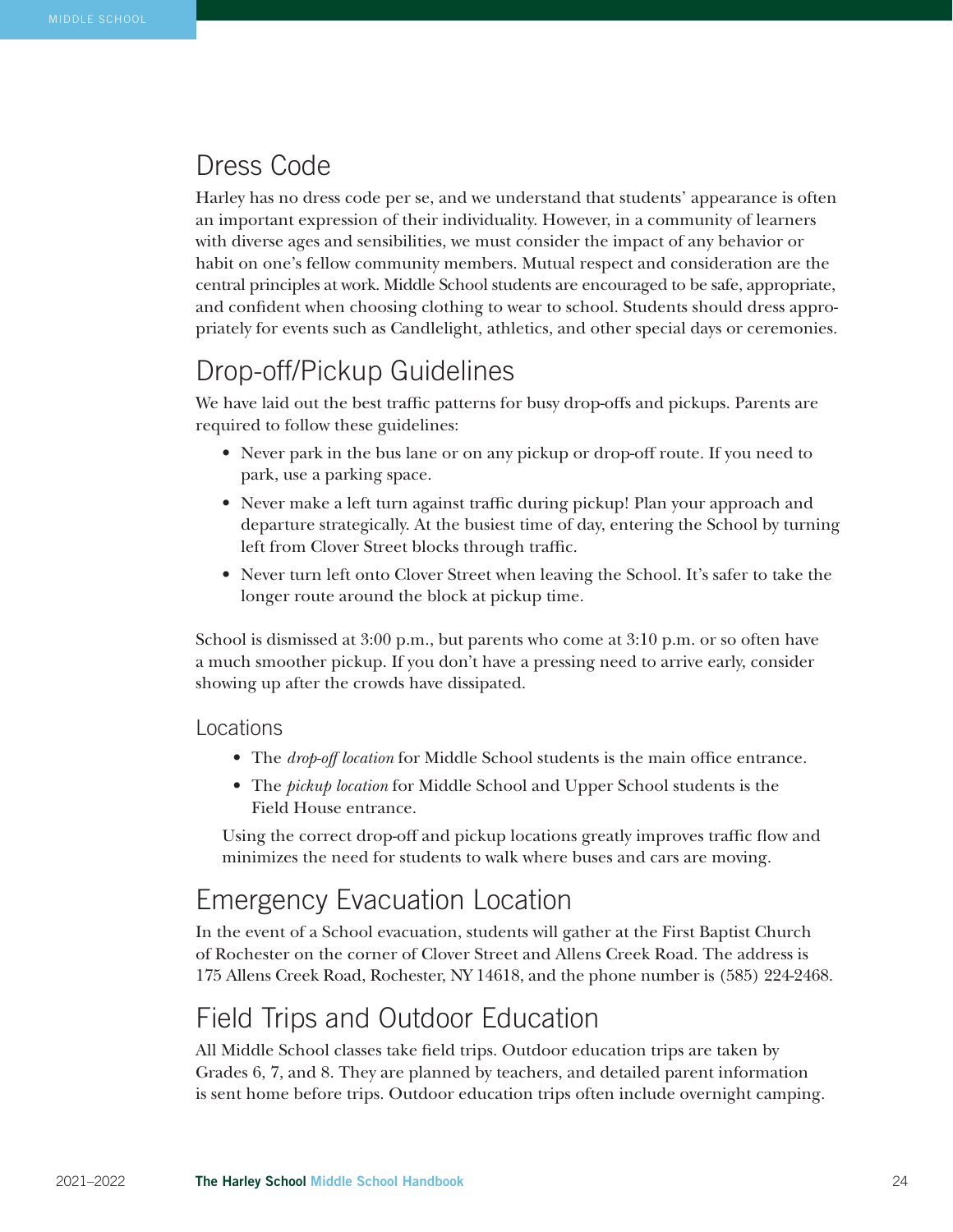Permission forms must be signed for student participation. A general list of trips can be found in the Curriculum Guide.

## Forms

Middle School forms, including enrollment, athletics, divisional, and nurse's forms, are located in My.Harley. Permission slips for special events/activities are sent home with students or emailed.

# Information Changes

If at any time during the school year, there is a change in a student's home address, phone number, or a parent's work information, the change should be input at My.Harley.org.

### Lockers

All Middle School students are assigned two lockers at the beginning of the school year, one in the Middle School hallway and one in the Field House. Parents and students receive a Welcome Back letter from the Head of Middle School in August. This letter contains dates and times for new and returning students to come in and set up lockers prior to the first day of school.

Students are asked to put everything in their lockers to protect personal belongings. Lockers should be kept neat, clean, and organized. Lockers are subject to periodic checks by faculty.

# Lost and Found

Students sometimes misplace personal items and clothing. Students should report missing items to their Homeroom Advisor first. Lost and Found locations for Middle School students are the Middle School office and the Main office reception area. A lost and found area is also located in the Field House for gym clothes and uniforms. Students are strongly discouraged from bringing expensive items to school.

# Lunch and Recess

We know a healthy lunch is important for a child's cognitive and physical growth, and we are proud of the Harley lunch program. Healthy choices are offered, and the School serves whole grain breads and pasta, fresh vegetables and fruits, 100 percent fruit juices, low-fat milk, brown rice, yogurt, homemade soups, and a salad bar with more than 30 different items daily. There is no additional fee for lunches. Middle School students have a 15-minute break called First Short each morning with a healthy snack and water. Lunch and recess is a 50-minute break. Students go outside for recess every day as long as the weather permits.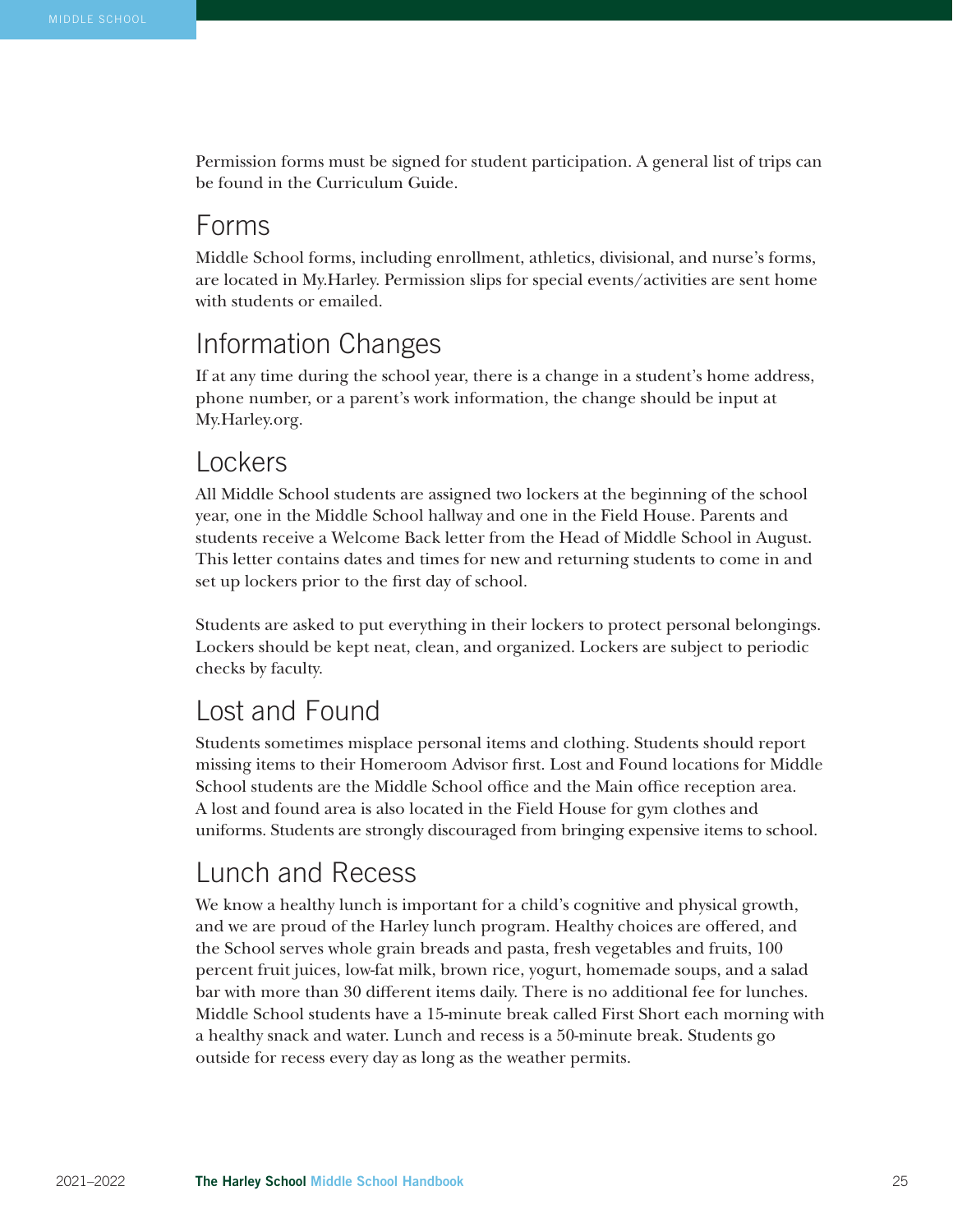# Middle School News

The Head of Middle School communicates Middle School news to parents and families through email.

# Nurse's Office

The Nurse's office is located in the lower level near the dining hall. Students must ask a teacher before visiting the nurse, unless it is an emergency. The nurse will send a note to teachers and the Middle School office and contact parents if a student needs to go home. If parents have given permission, the nurse can administer medications. Medical forms can be found on My.Harley.org and are mailed out prior to the start of the school year.

# Parent Council

The Harley School Parent Council is an energetic and enthusiastic group of parent volunteers who strive to build a strong Harley community, and promote effective communication among the Board, parents, faculty members, and administrators.

All parents of Harley students are automatically members of Parent Council and are encouraged to participate in Parent Council activities.

# Parent Night

In September or early October, parents of current Harley students are invited for "Back to School Night" to meet teachers and discuss curriculum overviews from each class or subject.

# Parent-Teacher Conferences

There is one scheduled parent-teacher conference for Grades 5 through 8 in the fall. However, additional parent-teacher conferences may occur any time during the school year. The conference may be initiated by the parent(s) or by the School. All Middle School parents are invited to attend Middle School teacher conferences with the student's advisor after the Mid-Tri I (midway through the first trimester) grades are posted on My.Harley.org. Parents of students who are new to the Middle School division are strongly encouraged to come to the fall conferences.

# Physical Exams, Immunizations, Medications, and Injuries

All students are required to have a current physical exam and completed medical history on file before the start of the school year. Immunization records are also required. The school nurse sends a reminder and forms home to families prior to the beginning of the school year. Forms are also available on My.Harley.org. Grade 7 and 8 students participating in sports may be required to meet earlier deadlines. It is a good idea to make doctor appointments for students during the summer, prior to the August deadlines.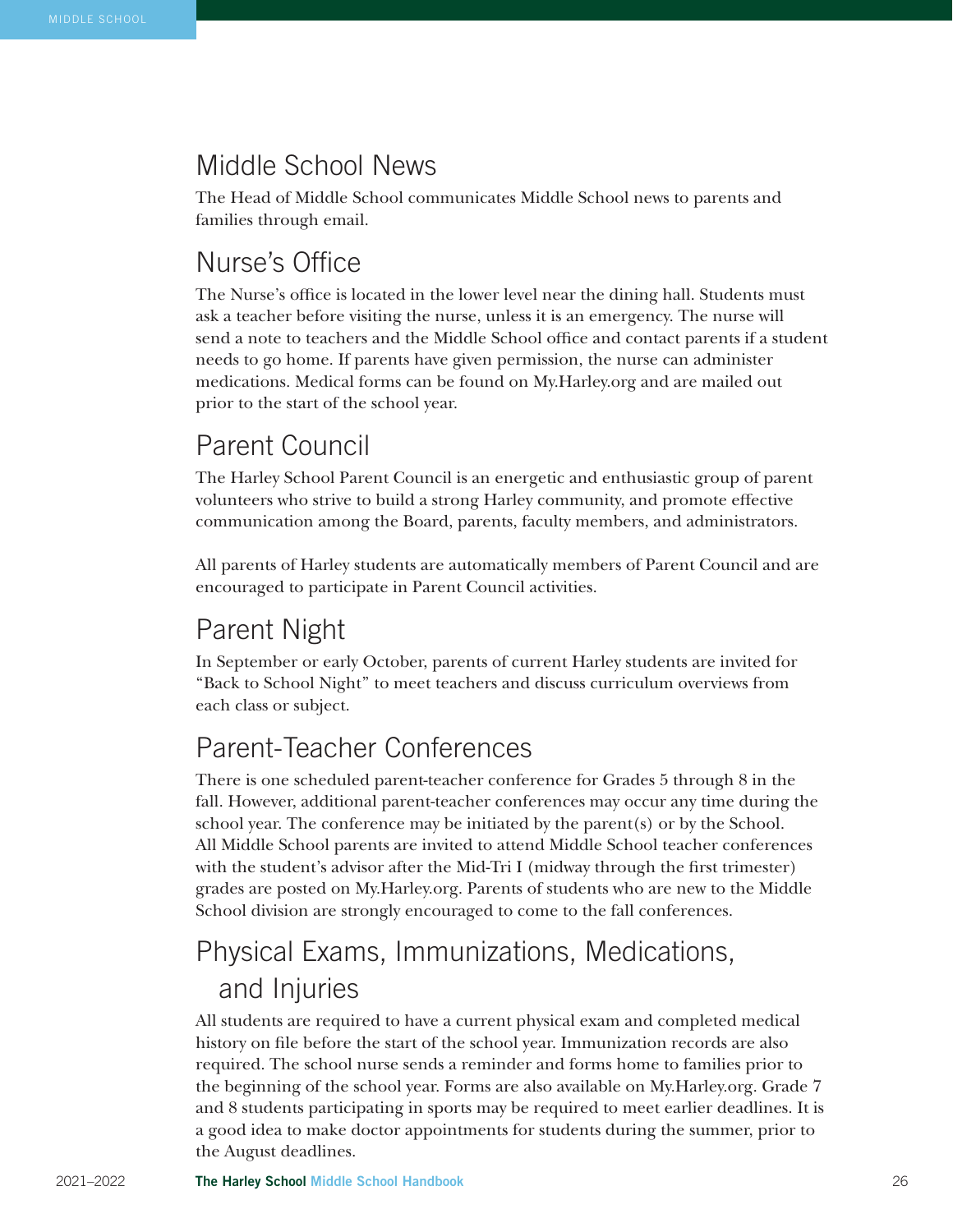# Planners and Organization

Each Middle School student receives a Harley planner and is encouraged to record daily assignments. The goal is to help students become organized, independent, and responsible learners.

## Publications

*Becoming Magazine* is a school-wide publication that publishes online once a year. *The Acorn* is produced by Upper School students. Middle School students work on and produce a middle school news 'zine, which combines the features of a newspaper and a magazine.

# Recycling

Harley asks that students recycle in designated bins located around campus.

# Safety Drills

Mandatory fire drills are planned throughout the school year. Students are prepared for the drills by faculty. Students should listen to their teachers, exit the building quietly, and assemble in the designated grade-level area. The Harley School Safety Committee plans lockdown drills to prepare students and faculty in case of an intruder or other emergency within the School. Parents are notified prior to the lockdown drill and students are prepared in advance.

# School Closings

If Harley closes due to weather conditions, or for any other reason, announcements will be made through calls to parents by the Emergency Notification System, as well as on the radio, Harley's website (www.harleyschool.org), local news channels, and the School's voicemail greeting. Because Harley students come from a wide geographic area and conditions can vary greatly, the School stays open unless weather conditions are severe. Parents should use their own judgment in deciding if conditions are safe for travel. If the School is closed, after-school activities are also canceled.

In the event of a closing during the school day, it will be announced as stated above. Lower School students will be released according to instructions on record from parents; students in Grades 5 through 12 who ride the school bus will be sent home by bus. If you have any questions about bus transportation, please contact your district's transportation office.

# **Schoology**

Schoology is a secure online learning platform. Schoology provides a controlled environment that ensures safe interaction while nurturing students' social and academic development. Middle School students are required to use Schoology for class assignment notifications and comments, communication with teachers, and Middle School updates.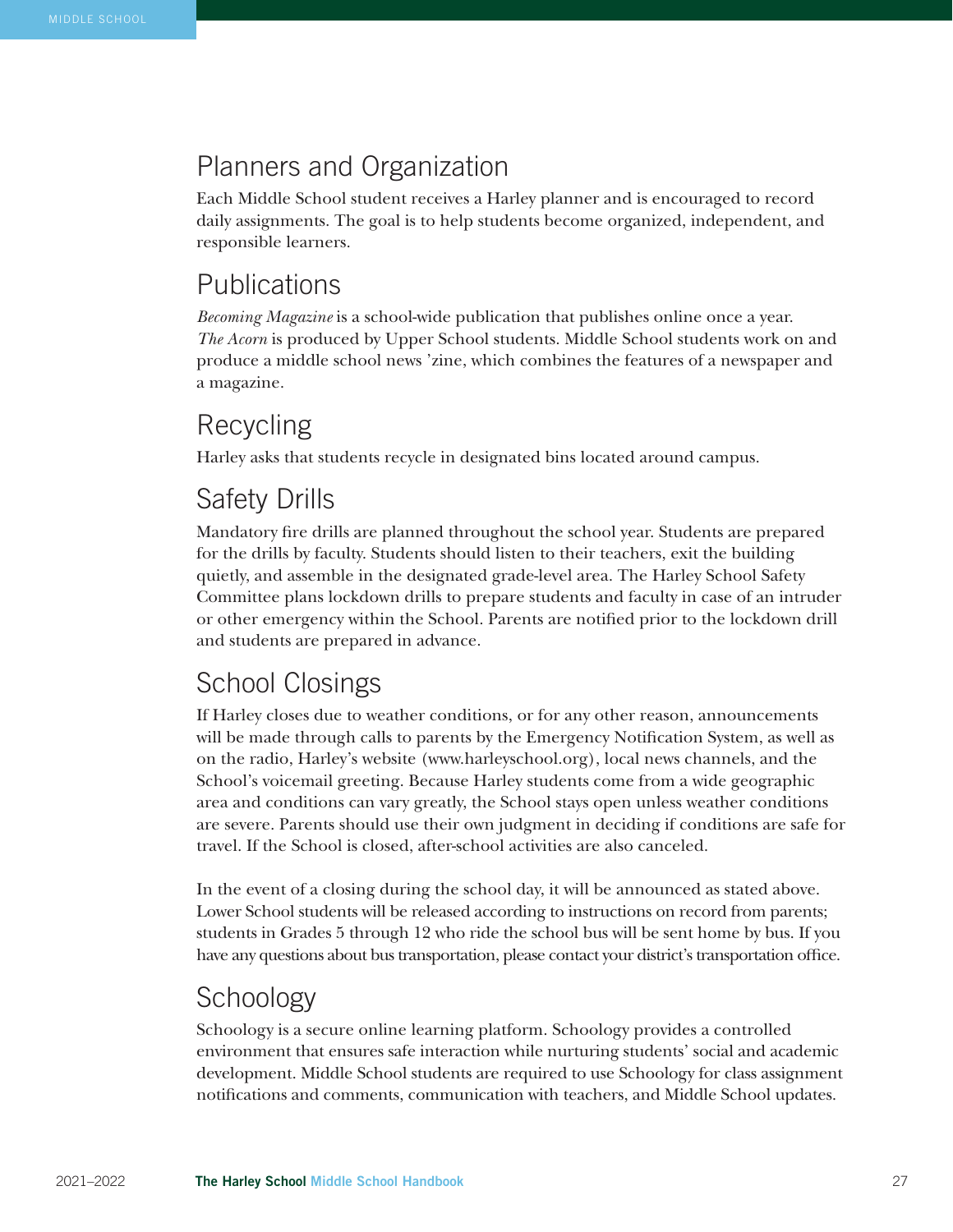### Service Learning

Service Learning is educationally-related work done in school or in the larger Rochester community, and is highly encouraged at The Harley School. It is designed to teach students how to care for their community and others. Service Learning is an integral part of Middle School. Students participate in appropriate grade-level activities and projects that benefit the community at large. Service projects are chosen by students and teachers and vary each year. Parents are welcome to coordinate or help lead service projects.

# Standardized Tests

Harley is, emphatically, not oriented toward standardized testing. However, they are part of academic life, and we work to introduce students to the standardized testing formats and help prepare them for a future of PSATs, SATs, APs and ACTs. The data we collect from standardized tests is instructional and compares knowledge and retention skills over time. The tests measure the progress of students and the effectiveness of education programs, providing direction for the adaptation of curriculum. Middle School students take ERB (Education Review Board) tests in Grade 6 and Grade 8. The name of the test is the CTP4, Comprehensive Testing Program.

### Study Hall

Study hall is part of the Discovery Block. In Grades 7 and 8, study hall is offered daily as an elective option for a trimester. In Grades 5 and 6, it is incorporated in the Transitions and Health classes, respectively. Study hall provides a quiet place for students to complete homework, read, review their notes, and prepare for tests. Study hall also provides time during the school day for students to use the library or talk with an advisor. Time spent in study hall may be used effectively if students follow these guidelines:

- Be prepared
- Be quiet
- Be respectful
- Bring independent reading

# Summer Reading

Every grade has required summer reading. Lists are posted online and mailed home.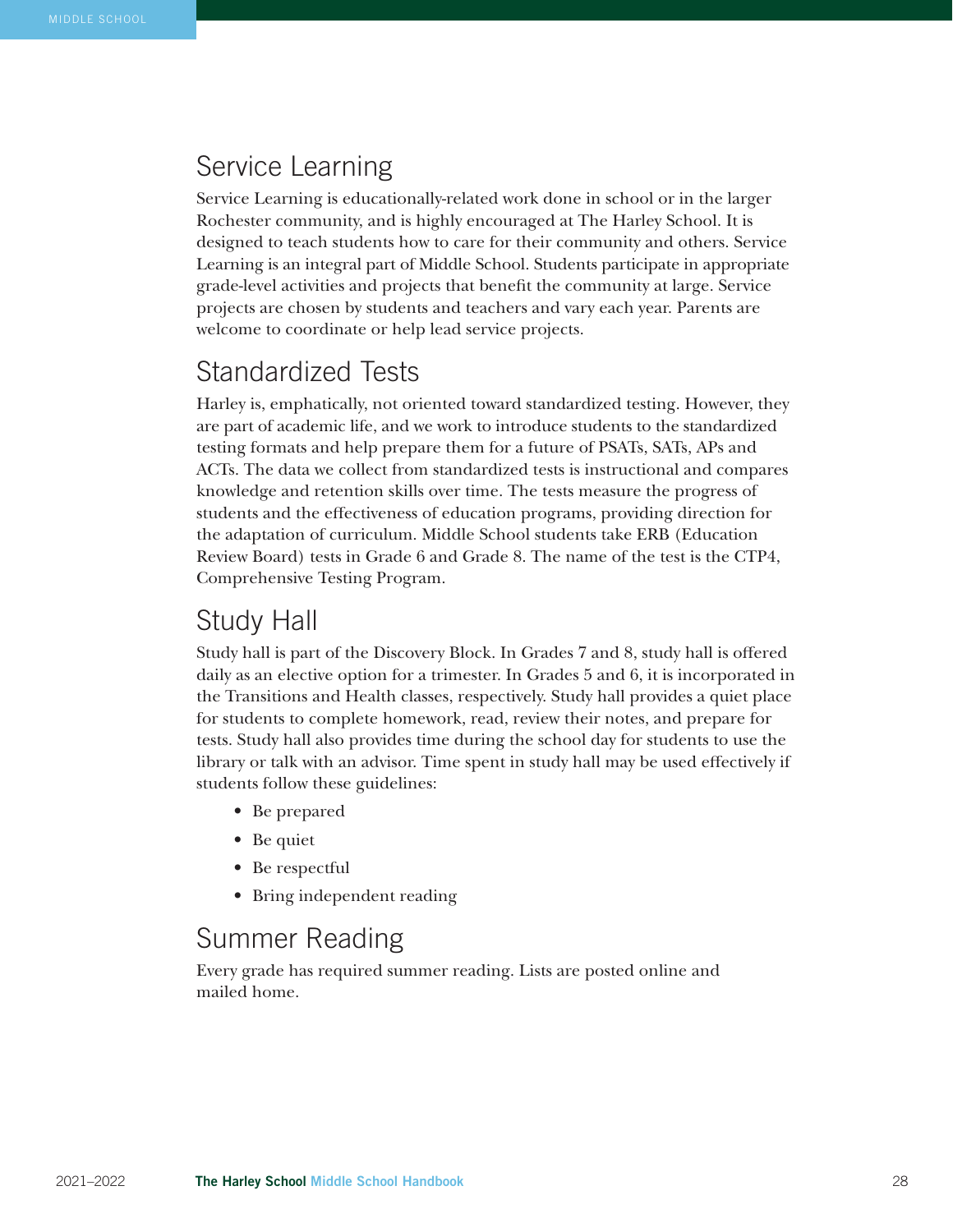# **Supplies**

Supply lists are posted in the summer on My.Harley. Supplies should be purchased during the summer prior to the start of the school year and replenished as needed throughout the year.

# Supporting Harley

We can never thank our contributors enough for supporting The Harley School. Gifts are essential to the success of the School, helping extend a life-changing experience to numerous students and families for whom our programs would otherwise be out of reach. Your generosity not only funds student opportunities and daily operations in a given school year, but also reflects an ongoing commitment to our collective mission.

# Theatrical Productions

The Middle School produces a play/musical each year. Students in all Middle School grades are encouraged to audition for a role or volunteer for a behind-the-scenes position. Grade 5 and 6 students are most often cast in ensemble roles, and Grade 7 and 8 students are given major roles. The rehearsal schedule can be demanding. Students are responsible for completing homework and maintaining grades while participating in the play/musical.

# **Transportation**

For students who live within 15 miles of Harley, busing is provided by each student's home school district. Area school districts begin mailing transportation information to families in January. In most cases, the deadline to sign your student up for busing is April 1. Harley families are required to register their child in their home school district. School districts require a copy of the child's birth certificate for registration and transportation.

Most districts do not provide transportation to private schools when their own schools are not in session due to conference days, holidays, or superintendents' days. Please arrange alternative transportation for children on the days your district's schools are not in session.

Buses drop off and pick up is in the bus loop in front of the School. Afternoon buses load students between 3:00 p.m. and 3:30 p.m.

## Visitors

We absolutely welcome visitors to Harley—students may bring guests to classes for the day and to school dances if they have prior permission from the Head of Middle School. Visitors should sign in and spend the entire day or dance with their hosts. The hosts are responsible for their guest's behavior. Drop-in student visitors are not permitted.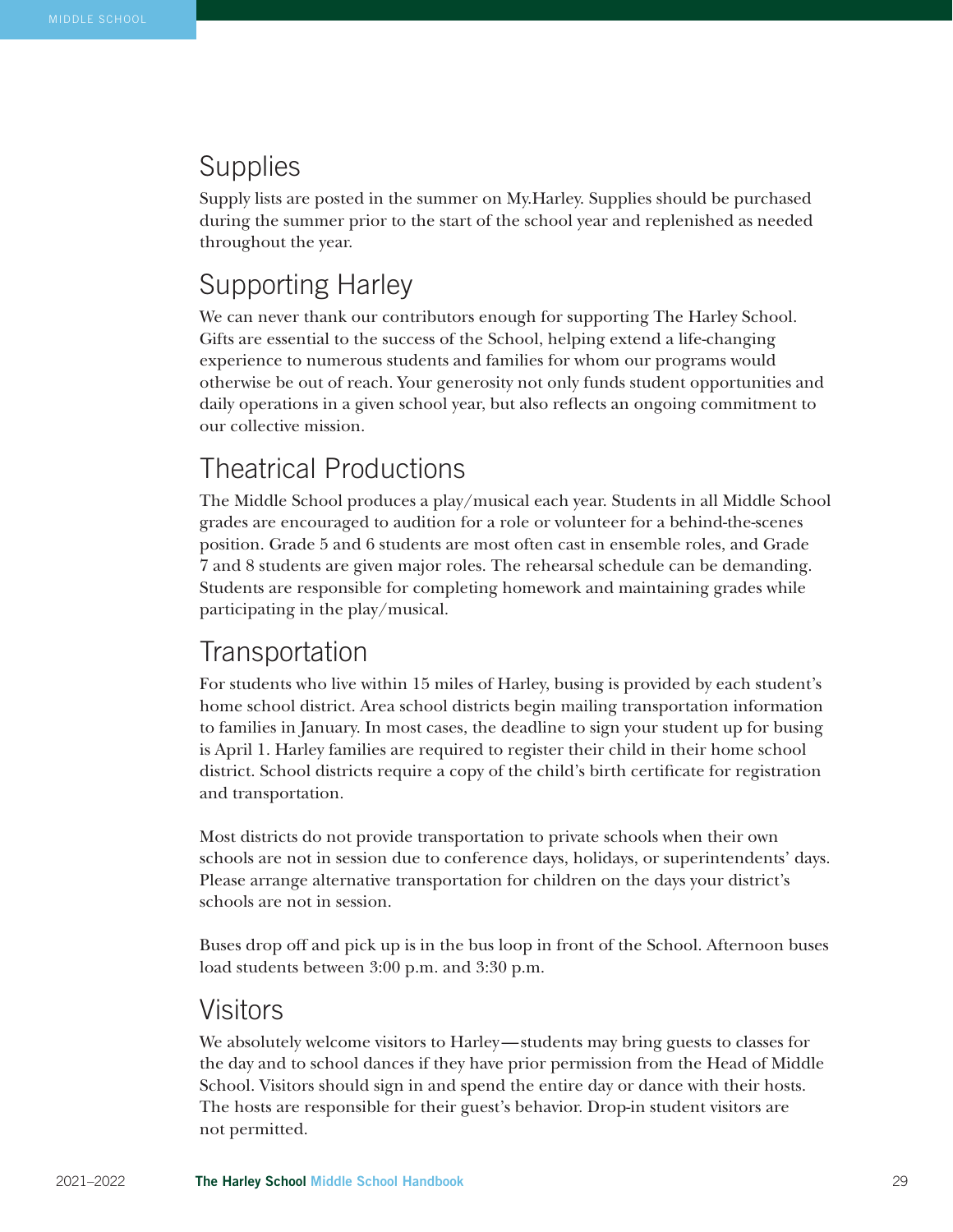# Ground Rules

## General Information

The rules and expectations outlined in the Middle School Handbook apply to events and behaviors in The Harley School community. It is very important, however, to note that the School does not limit its concern to events that happen literally on campus. Harley reserves the right to address student behavior at non-Harley events—perhaps off-campus, perhaps online—if the School determines the behavior has a negative impact on The Harley School community.

# During the School Day

- Electronics should be stored in lockers between the hours of 8:00 a.m. and 3:00 p.m.
- No gum chewing.
- Belongings and backpacks need to be kept in student lockers.
- Language and dress need to be acceptable.
- Academic honesty is expected at all times.
- All medicines must be distributed by the nurse.
- Appropriate community behavior is expected at all times.
- Snowball fights are not allowed on campus.
- Visitors must have prior permission from the Middle School Head.

### Serious Rules Infractions

- Will result in significant consequences.
- Serious infractions could include: skipping class, theft, intentionally damaging others' property, safety violations, illegal possession of or involvement with drugs and/or weapons, vaping, leaving campus, socially inappropriate, or chronic misbehavior.

## Alcohol, Drugs, and Tobacco

New York State mandates that legal drugs may be taken at school only if written authorization is provided by a doctor and the parents. This includes common medications that may be bought without a prescription. If a student must take any of these at school, the nurse must have a written statement of authorization from parents and a doctor.

Alcohol, tobacco, and illegal drugs are prohibited at all school-sponsored events whether on or off campus. Also, though the school assumes no responsibility for off-campus parties, it does reserve the right to discipline students for their off-campus behavior. Harley strongly opposes the use of alcohol and other drugs at any such gatherings.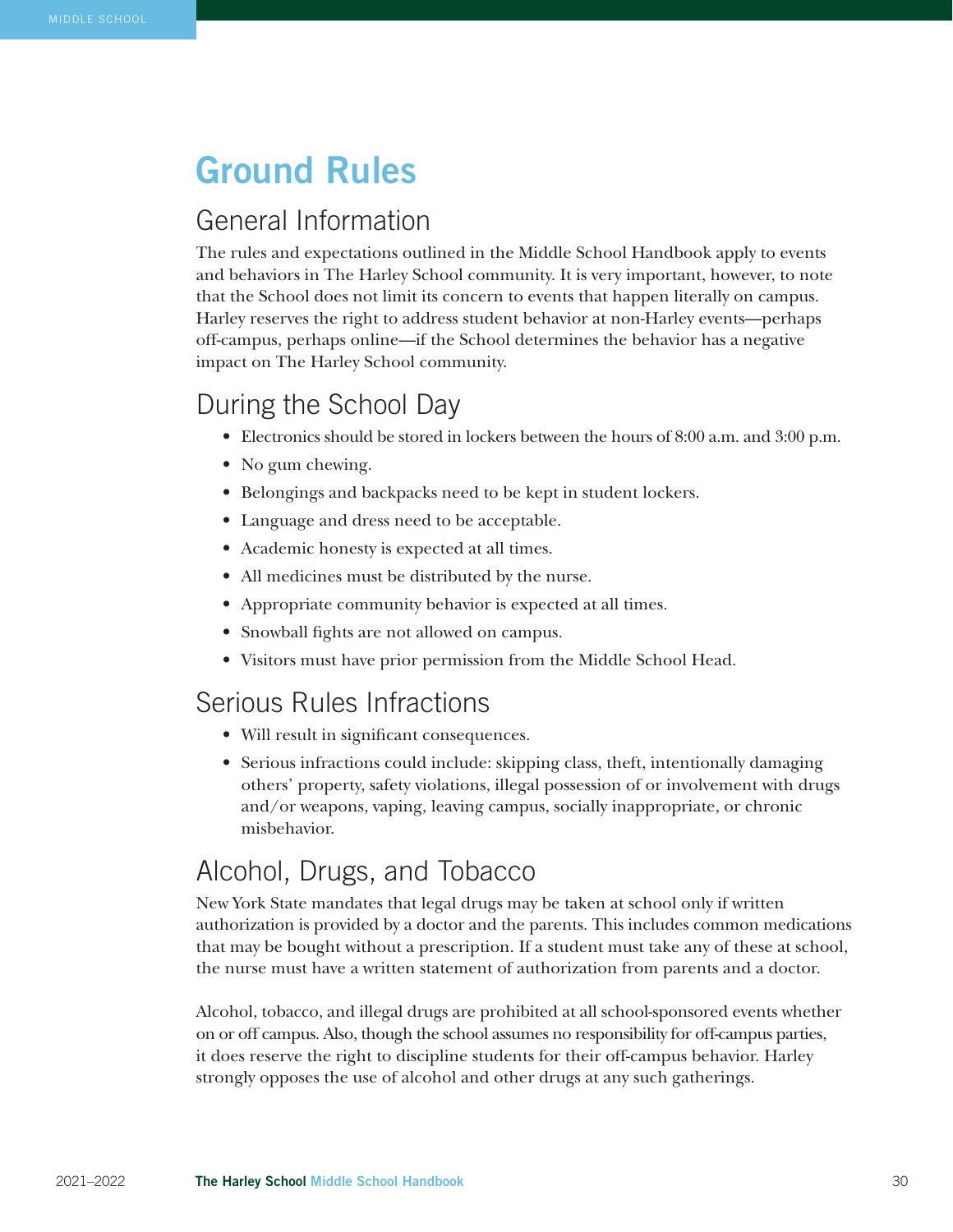Those who are involved with alcohol or illegal drugs in any way at school or at any school function risk legal consequences and a significant response from the School. Those who violate the School's policy regarding alcohol and other drugs can expect:

- Suspension or expulsion from School
- To undergo a substance abuse assessment with a specialist in the field
- To follow any recommendations that may come from that assessment as a condition of continued enrollment

#### **Property**

The willful damage of property, personal or public, is a serious offense against the community and will have appropriate consequences. Theft occurs occasionally at the school, and students should not be careless with their personal belongings. Any student who is found to have stolen something at school can expect a very significant disciplinary response.

### Weapons and Other Unsafe Objects

Students are specifically prohibited from bringing any object to school that could be used as a weapon.

Other objects that could compromise the safety or wellbeing of students are also prohibited. Examples of such objects include skateboards, scooters, cycles, props or toys that have not been requested by teachers. When in doubt, students should check first with their advisors, teachers or the Head of Middle School.

# Library and Computer Resources

### General Information

The Library opens at 7:45 a.m. so that students may study there, use the copier and printer, use a computer, and return or check out books before classes begin. It remains open until 4:30 p.m. Monday through Friday.

Most materials are shelved in the main reading room. In this section, there are also computers for student use. Back issues of many periodicals are shelved in the library workroom.

Audiovisual equipment is kept in the library workroom. Arrangements for use of this equipment should be made with the librarian.

The Library is available for quiet individual study and reading, cooperative study for groups, copying and printing, computer use, and online research.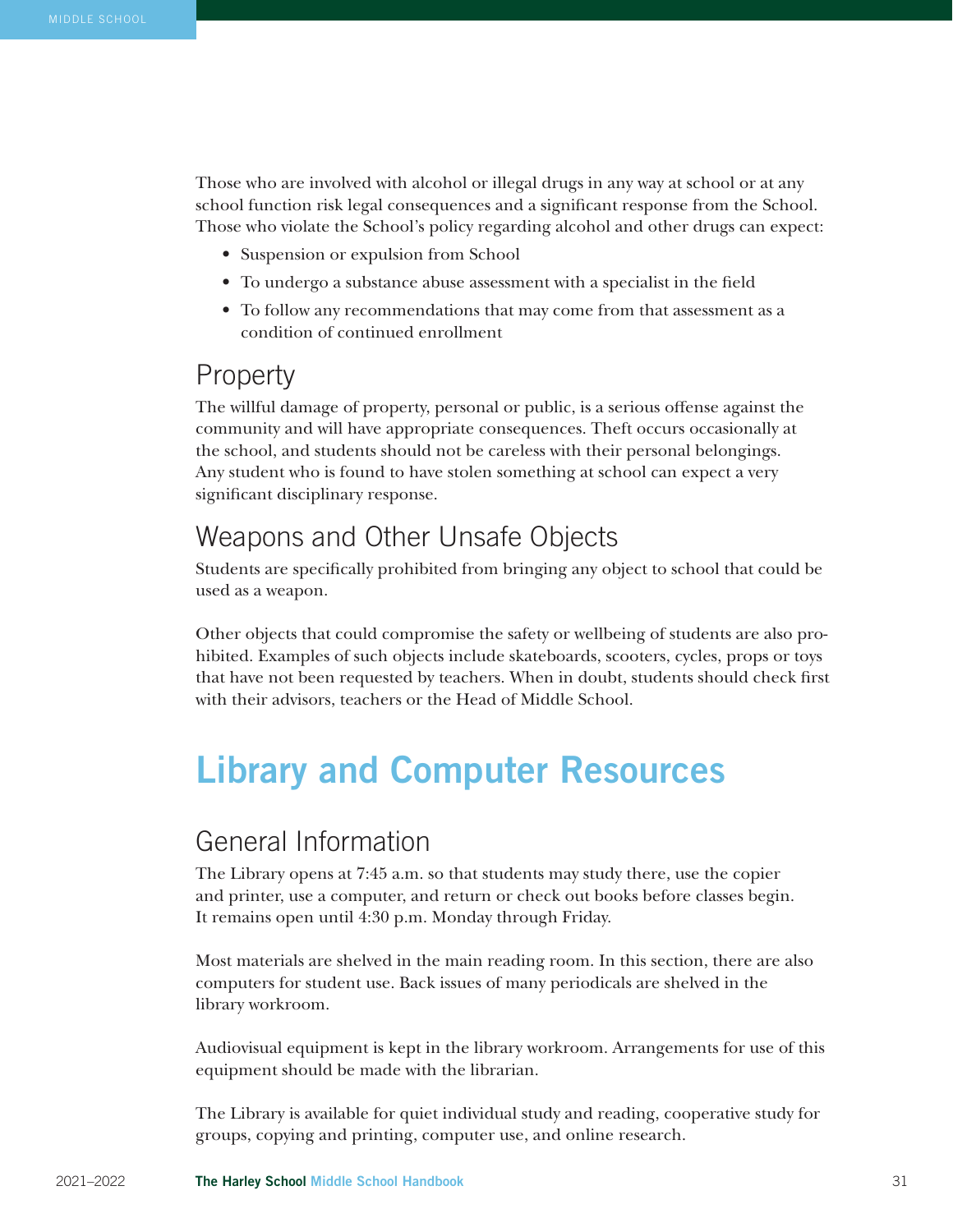Books may be checked out for three weeks with the privilege of renewal for an additional three weeks. Laptops may be borrowed for a period or two.

### Student Acceptable Use Policy

The Harley School provides a variety of technological facilities to enrich the academic experience of the students. These facilities include computers, software, access to the internet, as well as other computing equipment. Students utilizing these resources are expected to follow these rules of conduct (adapted from guidelines from faculty and Upper School Student Council, 2009):

- Always use the computer with consideration and respect for others.
- Priority for computer use is given to students needing it for academic purposes.
- Use appropriate and respectful language at all times.
- Respect the integrity of computer resources by not relocating hardware, altering or modifying system files, desktop, or software configurations.
- Understand that files stored on Harley network servers are subject to review and/or monitoring by faculty and the School administration.
- Adhere to laws concerning the use and distribution of copyrighted software.
- Computer games are not permitted except after school hours
- Avoid abusing network resources
- Do not display, access, or send offensive messages or pictures.
- Do not attempt to log in through another person's account or access another person's folders, work, or files.
- Do not attempt to access websites blocked by school policy.
- Do not plagiarize works found on the internet. Plagiarism is taking the ideas or writings of others and presenting them as if they were one's own.

Failure to follow any of these rules will lead to disciplinary consequences.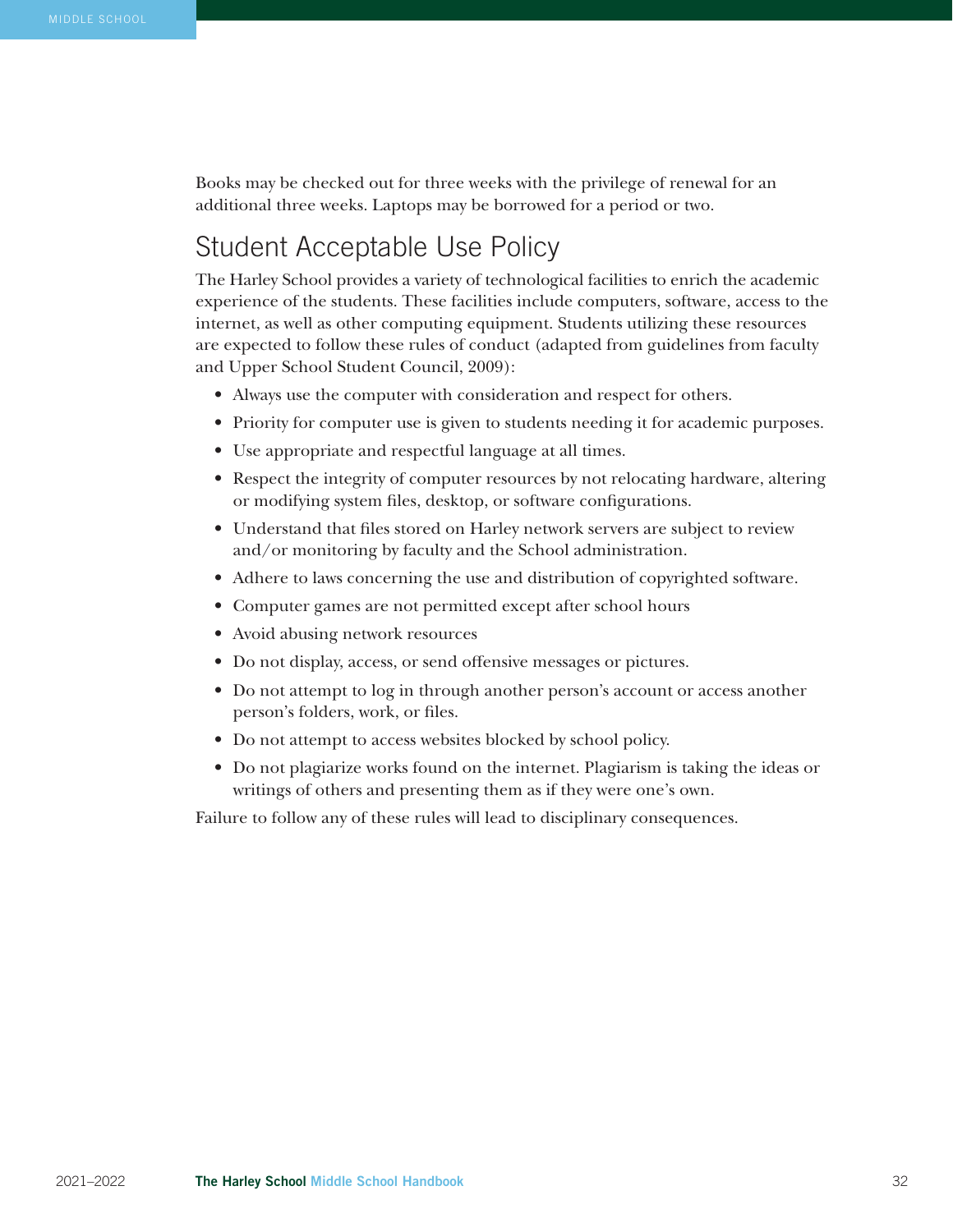# School Traditions and Culture

*Not all of which pertain solely to the Middle School.* 

# School Traditions by Month

#### September

*Opening Day Assembly:* The beginning of the school year is marked by the first procession into the Theater by the Senior Class. The Head of School gives the address, recognizes faculty and staff for their service, and welcomes new students and faculty.

*New Parent Dinner:* This event is sponsored by the Enrollment Office and Parent Council to welcome new families into the Harley community. This dinner, held on campus, allows parents to meet Parent Council Coordinators, School administrators, Board members, and other new parents.

*Sundae Sunday:* Our ice cream social is held annually to celebrate the start of the school year. The entire Harley community is invited to attend.

#### **October**

*Halloween Parade:* Harley's Lower School dons their creative best as they parade throughout the School. They are joined by the Senior Class and various faculty members. The parade culminates in the Centrum with a special assembly for the students and teachers only. Parents may watch the parade in the Gallery or Theater.

#### November

*Grandparents and Special Friends Day:* Come share a fun morning on the selected date in November if you are a grandparent or special friend. This tradition for the entire School involves class visits and a special assembly. Invitations are sent based on information submitted by families.

*Thanksgiving Assembly:* The Thanksgiving Assembly is one of the times throughout the year when the entire School is brought together to celebrate. The Head of School addresses the students and faculty prior to the Thanksgiving recess.

#### December

Lower School Pageant: Each holiday season, the entire Harley community is delighted by the annual Pageant. This colorful, enchanting musical presentation takes place in the Theater and every child in the Lower School participates. Usually, Pageant is during the second week of December. This is a not-to-be-missed event! Children are dismissed early after the Friday performance. This tradition began in 1934.

*Holiday Banquet:* The Holiday Banquet happens on the last day of school before December recess. The Senior Class prepares and serves a special meal for the rest of the School. They, along with members of the faculty, dress as elves and treat the whole School to a festive time complete with songs and stories.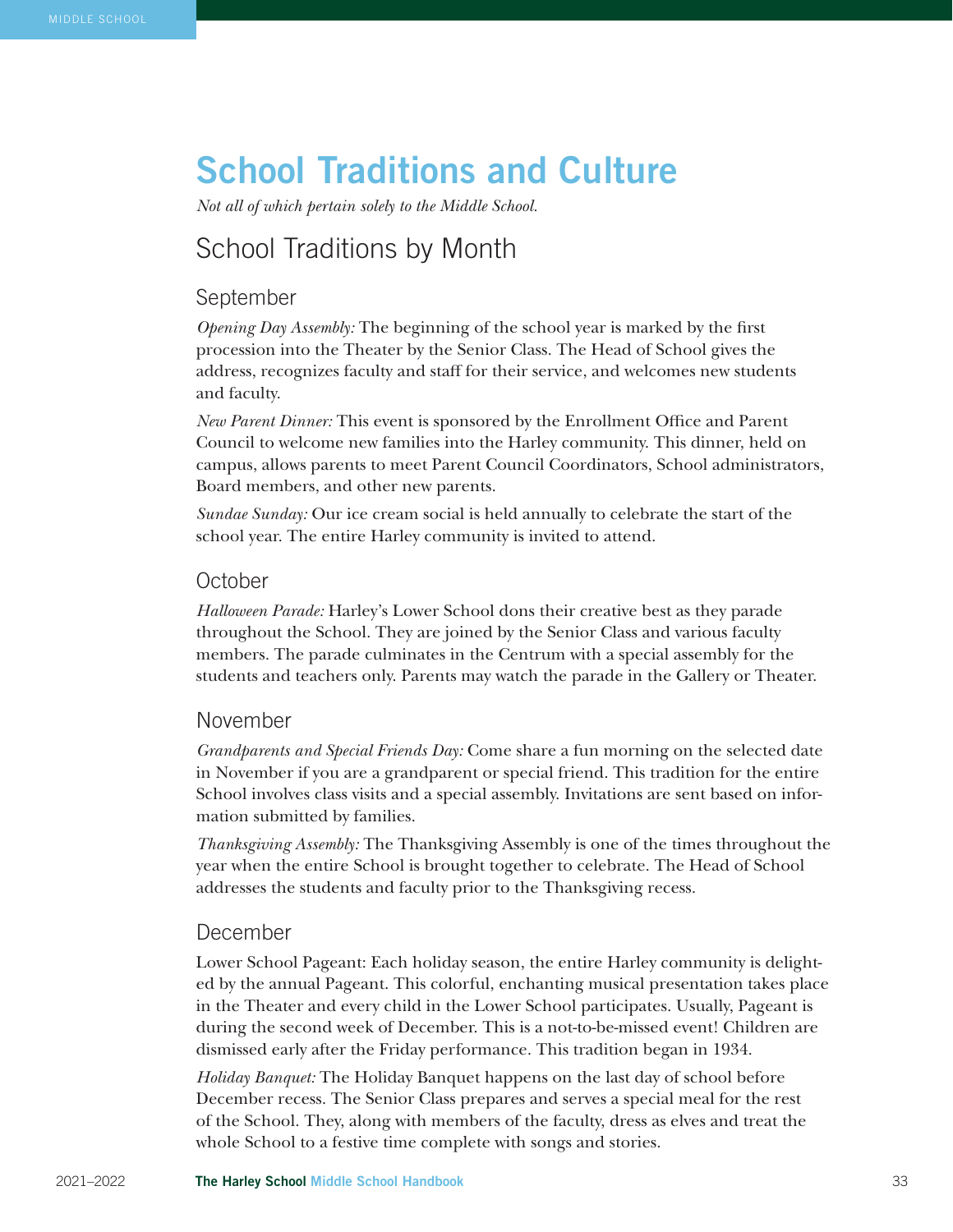*Candlelight:* The tradition of Candlelight began in 1926. This event happens in the evening on the last day of school prior to December recess. It is a formal event required for all Middle and Upper School students. This is one of two events during the year when Banner Bearers are chosen to represent their class in the procession and during the presentation of the banners. It is a beautiful celebration of the holiday season and it reflects the many cultural holidays observed by Harley's diverse student body. Alumni of the School also return to participate in the procession.

#### January

Martin Luther King Jr. Day On of Service: Every MLK Day is a morning of service with projects open to all interested students and families. Projects and related activities will be communicated in advance.

#### February

Preview Night: The Middle School faculty holds a preview night for parents to learn more about the following year's curricular program.

#### March

*Blast!* is the School's premier fundraising event. There are two evenings of fun you can attend to support us. The proceeds directly impact every student and also provide funding for Horizons at Harley, a six-week summer enrichment program for Rochester City School District students.

*Blast!* Reception and Silent Auction—This reception and silent auction is a casual evening of cocktails and hors d'oeuvres with a chance to bid on more than 200 auction items.

*Blast*! Gala and Live Auction—the gala and live auction is a spectacular evening, complete with high-end auction items, a cocktail hour sponsored by Constellation Brands, a plated dinner by Root Catering, followed by dancing.

*Cabin Fever Reliever:* Kids and parents play and have fun in the Field House!

#### April

*Lower School Focus Week:* The Lower School faculty choose a theme for all Lower School grades to study; the projects last about one month. The week culminates with a special celebration for the entire Lower School.

#### May

*Oak Tree Ceremony:* Every May, before the Seniors leave for their internships, each member of the Senior Class gives an oak tree sapling to each member of the Kindergarten class at a ceremony in the Centrum. Since the oak tree is a symbol of the School, each kindergartener is entrusted with a young tree to nurture, which symbolically commemorates the child's growth through the School.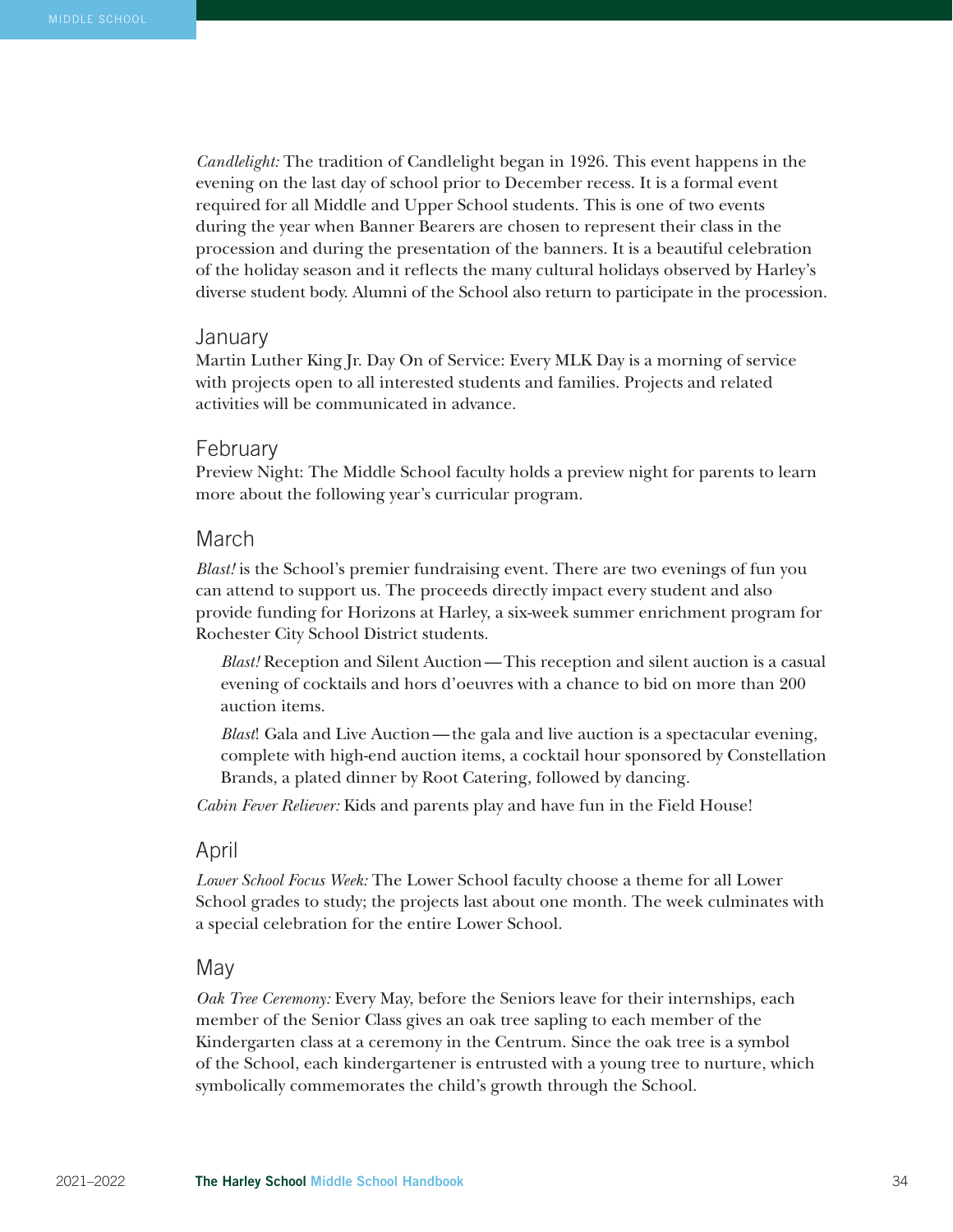*May Day:* When the trumpet sounds on a surprise day in May, all classes are canceled and the entire school goes outside for an afternoon full of activities and games to celebrate the arrival of spring. This long-standing tradition is eagerly anticipated by students and teachers alike

*EAT (Employee Appreciation Time)*: This day of appreciation for our faculty and staff is sponsored by the Parent Council. The parents provide a sumptuous array of breakfast and lunch goodies for the faculty and staff to enjoy.

*Nursery Bike Day:* The Lower School bus loop is closed off for a day so that the "officers" in the 4-year-old Nursery can patrol the young bikers. Tickets are frequently given out for having too much fun!

Grade 2 *Overnight:* Nothing in the Lower School compares to the Second Grade Overnight. From roasting marshmallows to tie-dyeing T-shirts, the children spend a night here at the School. It is also the only night of the year that the famed Harley Ghost makes his presence known.

#### June

*Grade 4 Moving-Up Ceremony:* As Grade 4 prepares to leave the Lower School, the faculty holds a ceremony to commemorate our journey together. Parents are invited to attend.

*Honors Assembly:* Honors Assembly is an important way for Harley to celebrate the accomplishments of many students and, in particular, to recognize departing Seniors. The assembly usually takes place on the last Thursday of the school year.

*Commencement:* The formal Harley Commencement is a beautiful and moving experience. This is the second event of the year when Banner Bearers are chosen. Speeches are given by a selected faculty member and members of the Senior Class. As a part of the ceremony, the longest-attending member(s) of the Senior Class presents their banner to a member of the incoming Grade 1.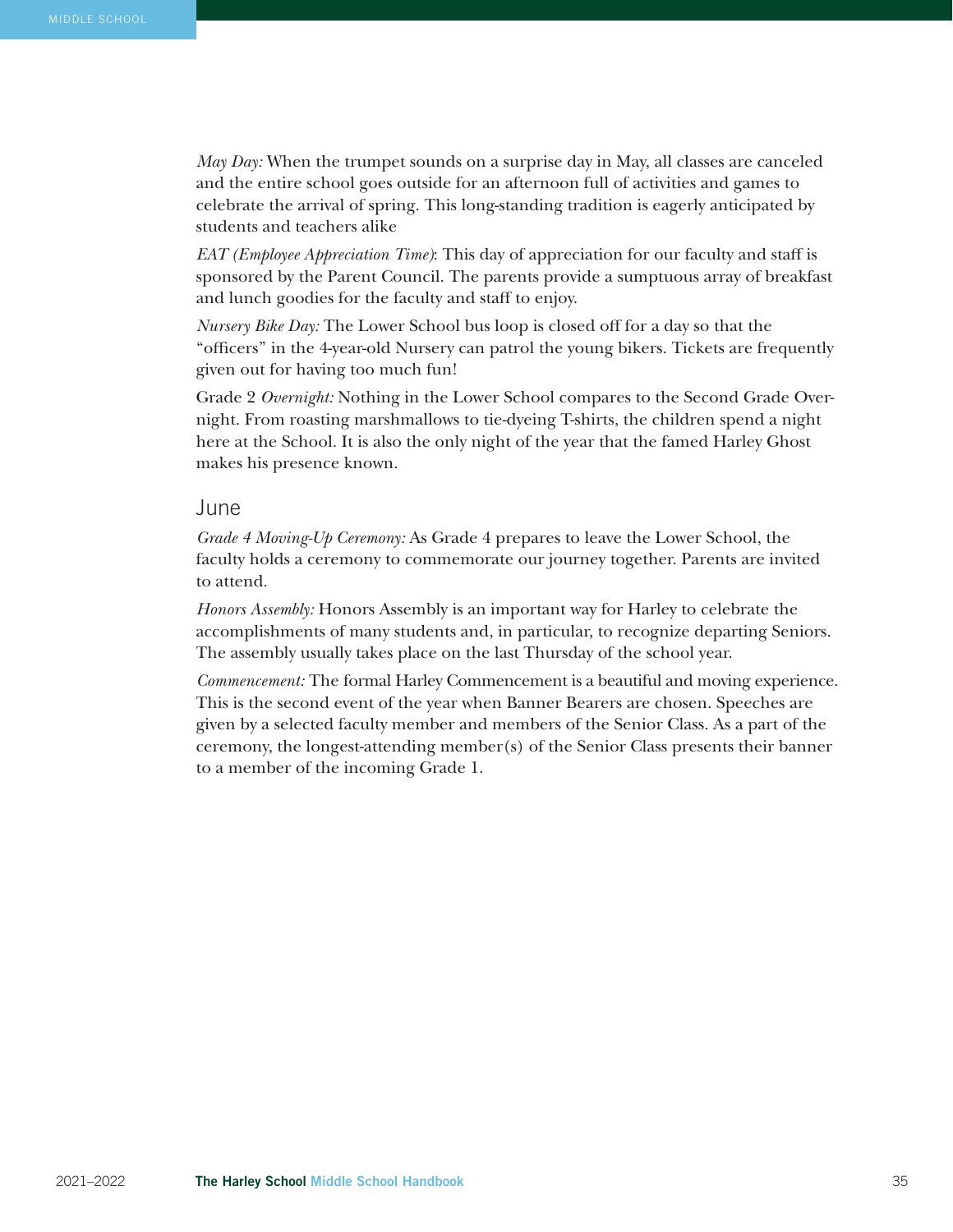### Alma Mater

*To thee, O Harley We our voices raise, Long may the green and white Before us blaze. As the great oak Must from the acorn start, So be our endeavor, Become what thou art! Dear Alma Mater, Thee we stand before, Pledging our loyalty Forevermore.*

Words by the Class of 1941 Music by Webbe

# Symbols

Lower School: The Acorn Middle School: The Oak Leaf Upper School: The Oak Tree

# School Colors

Green and White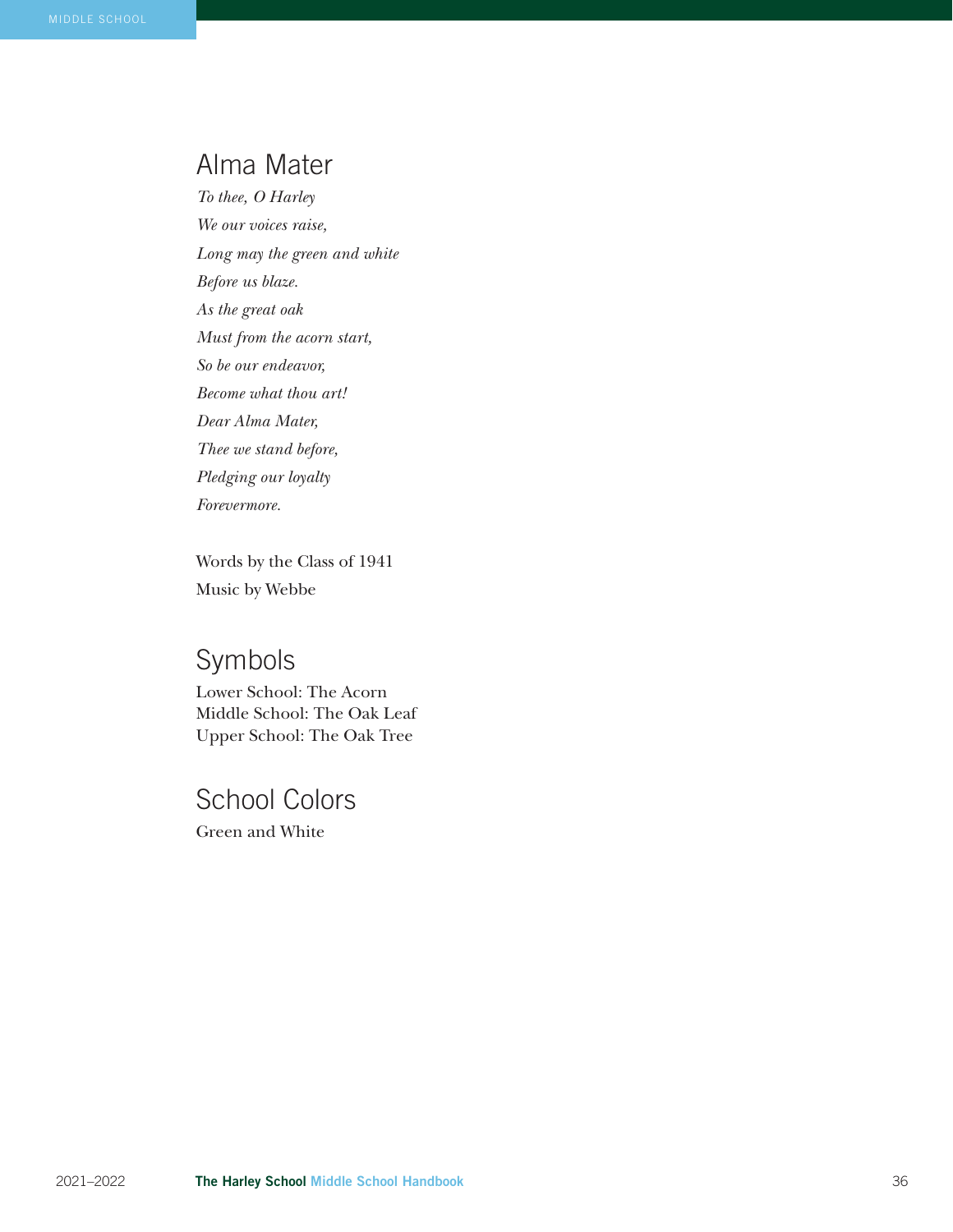# Class Banners



#### Two Unicorns /Class of 2022

Two Unicorns symbolize the virtue and strength of mind and body. We cooperate in work and in play. We cherish goodness in others.

#### The Horn/Class of 2023

The Horn symbolizes the strength to open a path for oneself. We protect those less strong, and we mature to appreciate beauty in all things.

#### The Crescent/Class of 2024

The Crescent represents a world of changing forms. It shows us as developing people in an orderly universe striving for peace and understanding.

#### Deer on Slope /Class of 2025

Deer on Slope symbolizes swiftness and gentleness. It represents growth from awkward beauty into grace and longevity of commitment.

#### Visor and Swords /Class of 2026

Visor and Swords shows the penetrating power of the intellect with newfound assurance. We combine ambition with courage and justice.

#### The Dragon/Class of 2027

The Dragon represents us as creatures of courage and vigilance. We grow in wisdom as we grow in strength.

#### Stag on Chevron/Class of 2028

Stag on Chevron symbolizes the cycles of renewal and growth. We gain agility as we leave shyness and solitude for playfulness and joy.

#### The Unicorn/Class of 2029

The Unicorn shows us as creatures of dreams, magic, and imagination. We develop virtue and strength of mind and body.

#### Fleur-de-Lis /Class of 2030

Fleur-de-Lis is the symbol of illumination, the flower of light and life. We strive toward balance and discipline, purpose and dedication.

#### The Torch/Class of 2031

The Torch shows us as a light to our School, our friends, our families. It represents the emblem of truth and illumination.

#### The Eagle /Class of 2032

The Eagle is the bird living in the full light of the sun, representing the warmth of life. We strive to be bold, venturesome, and proud.

#### The Griffin/Class of 2033

The Griffin represents the light of dawn turning to gold. We grow in our own vision of ourselves: vigilant, kind, and helpful to others.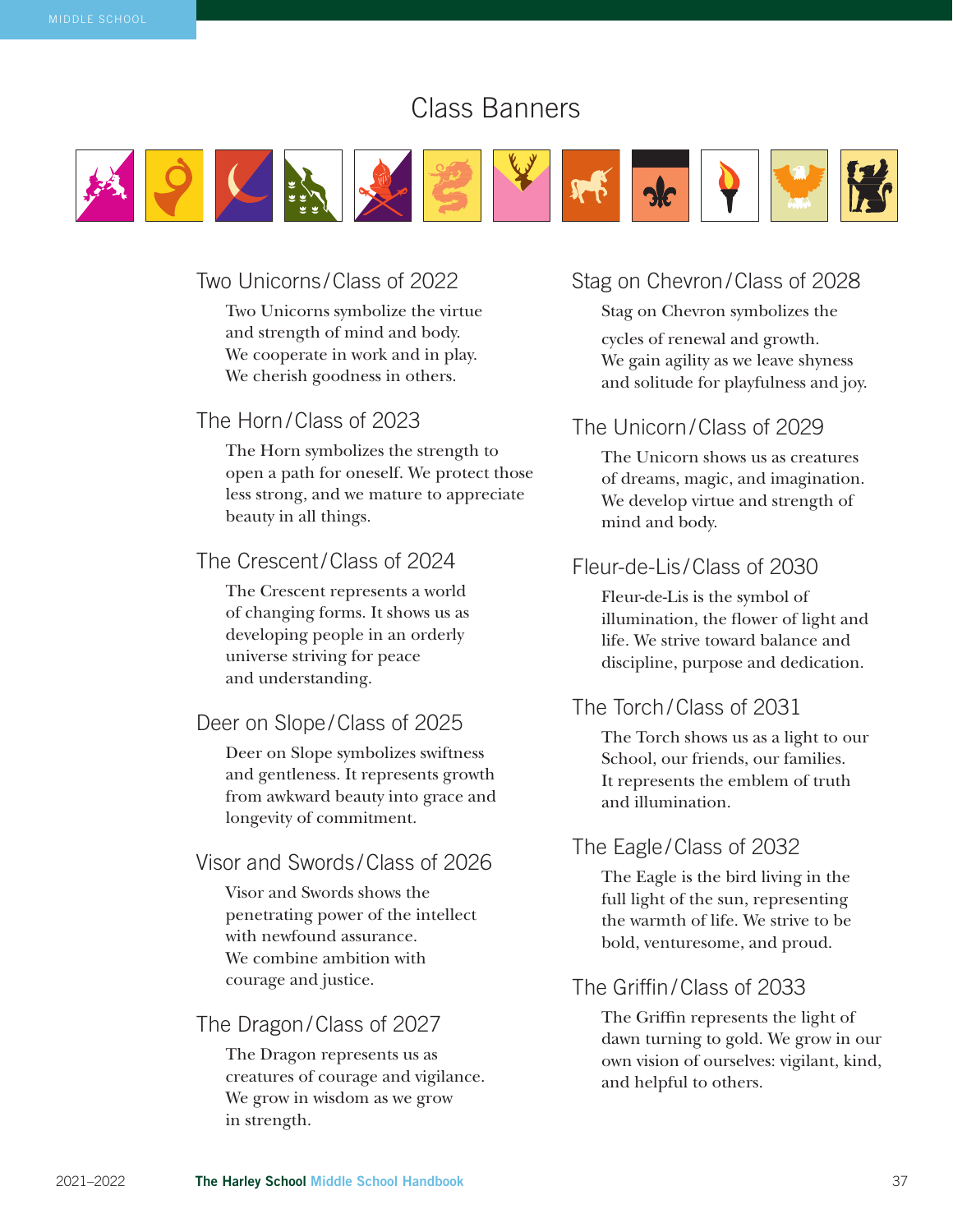# Middle School Faculty and Staff

Lydia Okutoro-Seck Head of Middle School Margaret Cusimano Assistant to Head of MS/Registrar Robert Brunelle Middle School Counselor

# Grade 5/6 Advisors

Lee Allen Carolyn Anderson Andrea Chervenak Patty Chodak Patti Northrup Lorie Rick Raj Singaravelu (on leave) Boris Zarkhi

# Grade 7/8 Advisors

Charline Fournier Doug Gilbert Tierney McKee Elaine Mendola Jonathan Ntheketha Dan O'Brien Sandy Ramirez Carli Rivers Rebecca Tracey

# Special Area Teachers

| Sarah Bajus            | Music                                    |
|------------------------|------------------------------------------|
| Lisa Barker            | Commons/Food & Farm                      |
| Sierra Birmingham      | Commons/Eco Design                       |
| <b>Ben Burroughs</b>   | Choir                                    |
| Liz Colombo            | <b>SSP</b>                               |
| Jessica Densmore       | Latin                                    |
| Kima Enerson           | Commons/Maker Space                      |
| Linda Foster           | Drama                                    |
| Maria Harvey           | Spanish                                  |
| <b>Kristy Houston</b>  | Band                                     |
| Jocie Kopfman          | DEI                                      |
| Lars Kuelling          | DEI                                      |
| Elaine Mendola         | Library/Info Skills                      |
| Jonathan Ntheketha     | Diversity, Equity and Inclusion Educator |
| Seth O'Bryan           | Commons/Capstone                         |
| <b>Kelly Stevenson</b> | <b>Strings</b>                           |
| Meg Smerbeck           | <b>SSP</b>                               |
| Jeanne Weber           | Technology                               |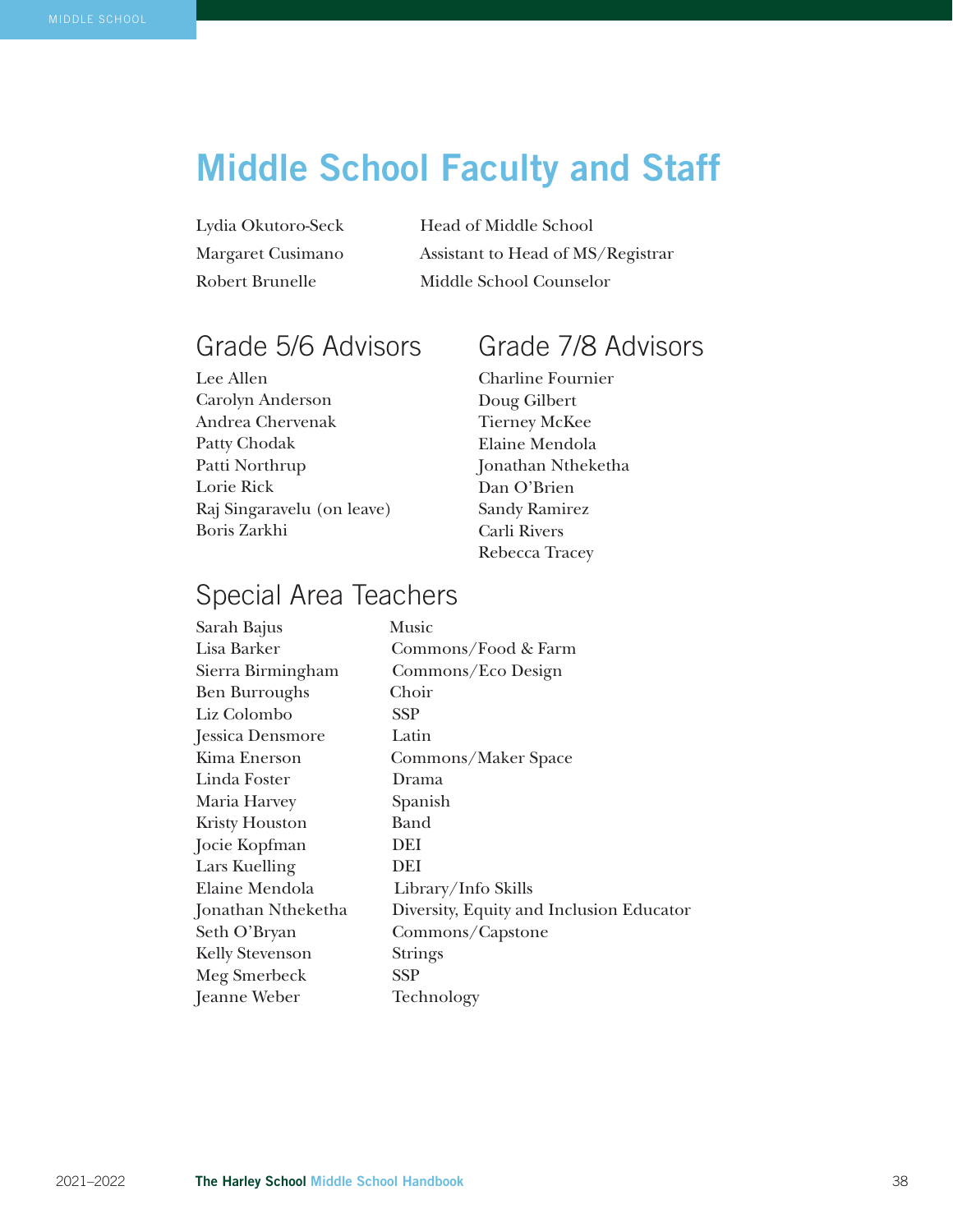# Administrators and Other Staff

| Larry Frye           | Head of School                                   |
|----------------------|--------------------------------------------------|
| Kim McDowell         | Head of Upper School                             |
| Lydia Okutoro-Seck   | <b>Head of Middle School</b>                     |
| Terry Fonda Smith    | <b>Head of Lower School</b>                      |
| Lars Kuelling        | Assistant Head of School for Academic Programs   |
| Hugh Higgins         | <b>Chief Financial Officer</b>                   |
| Kirsten Allen Reader | Director of Enrollment & Financial Aid           |
| Beth Bailey          | Director of Marketing & Communications           |
| Holly Beaston        | Director of Development                          |
| Peter Mancuso        | <b>Athletic Director</b>                         |
| Robin Mitchell       | <b>Executive Director of Horizons at Harley</b>  |
| Jonathan Ntheketha   | Diversity, Equity and Inclusion Educator         |
| Seth O'Bryan         | <b>Commons Director</b>                          |
| Debora Houghtalen    | <b>COVID Coordinator/Nurse</b>                   |
| Vicki Pasternak      | Dining Hall Supervisor                           |
| Amanda Patterson     | Associate Director of Enrollment                 |
| Cheryl Skiba         | <b>Enrollment Office Assistant</b>               |
| Bioleta Calderon     | Receptionist                                     |
| Maria Sommerville    | <b>Executive Assistant to the Head of School</b> |
|                      |                                                  |